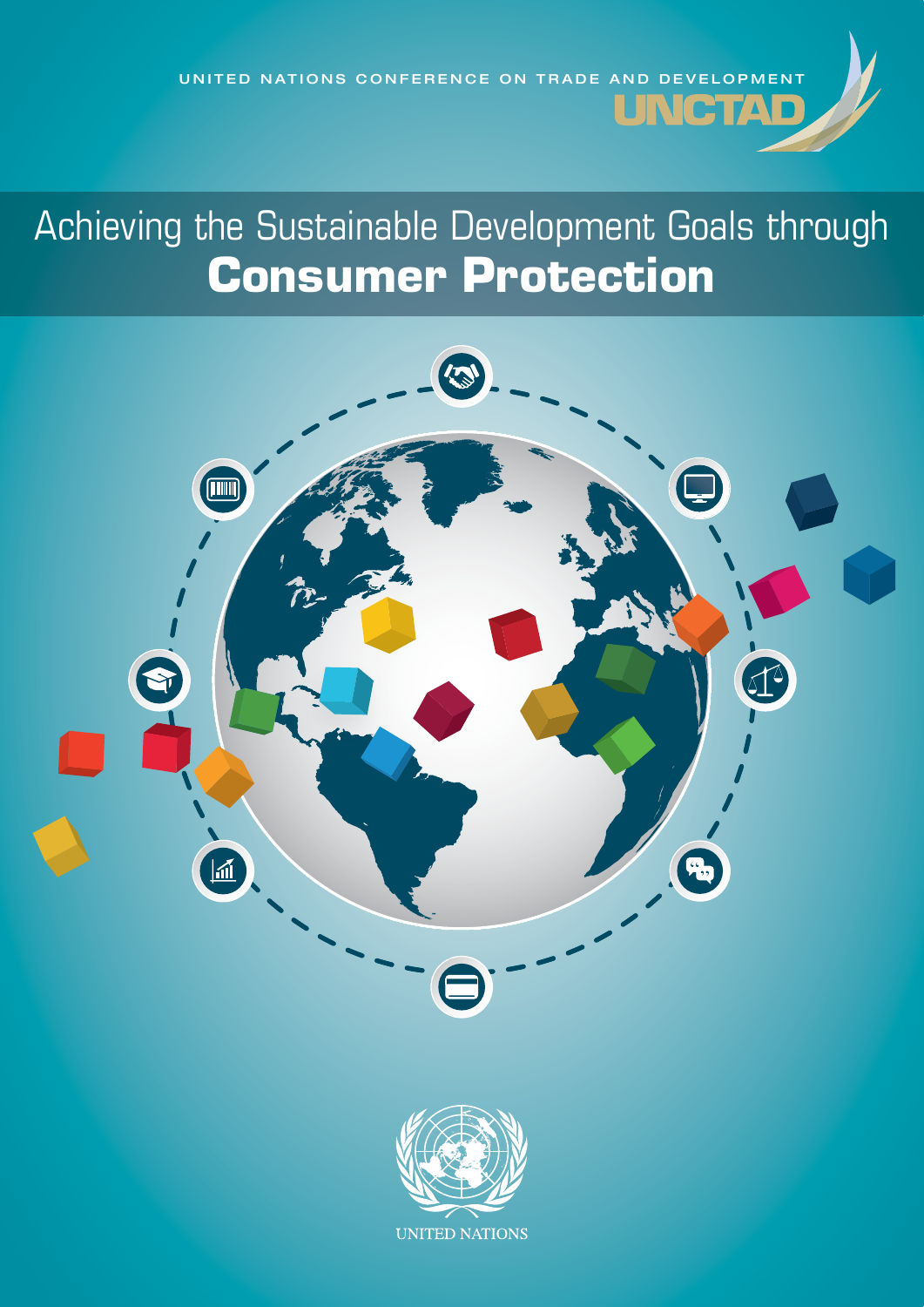UNITED NATIONS CONFERENCE ON TRADE AND DEVELOPMENT

## Achieving the Sustainable Development Goals through Consumer Protection



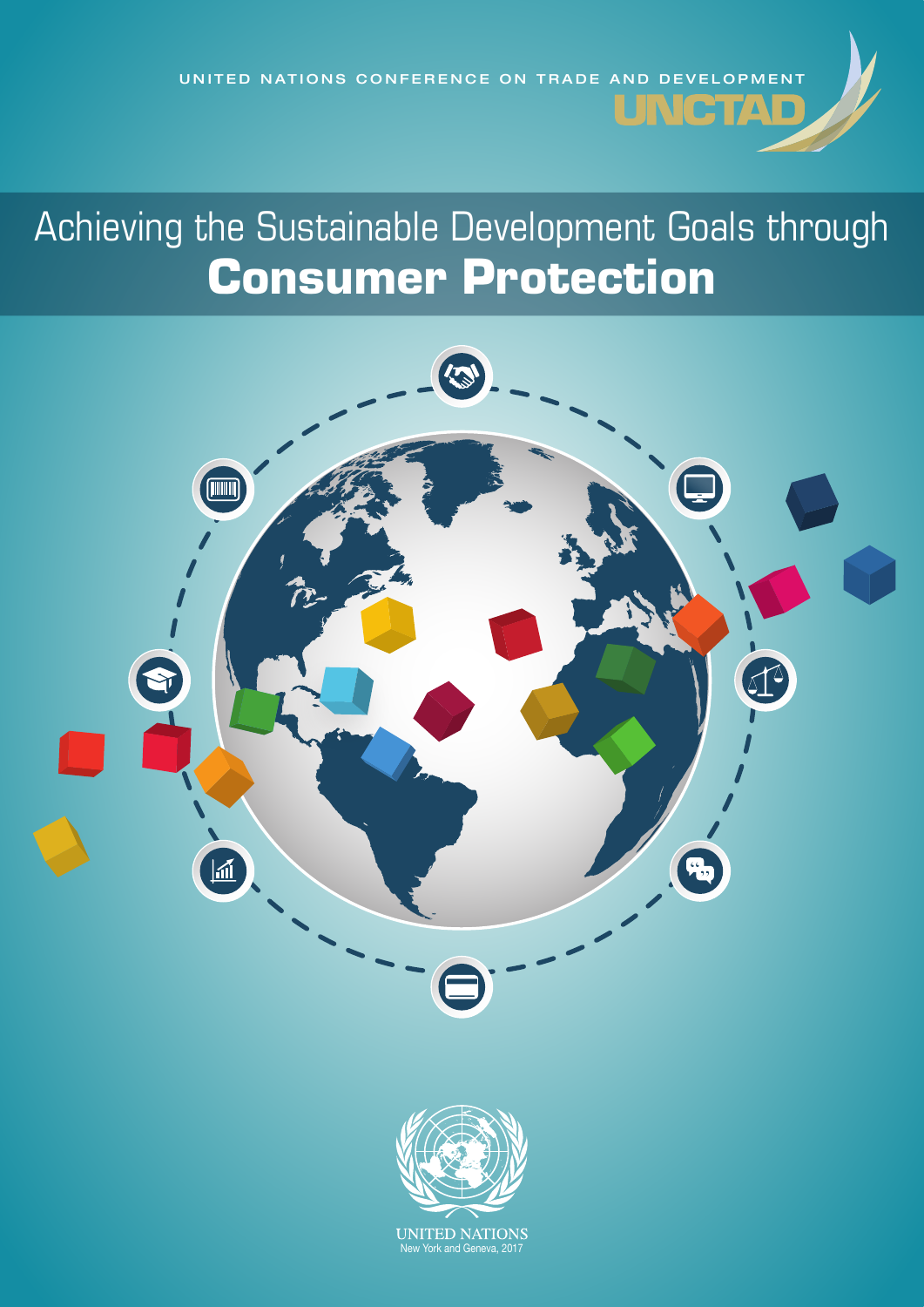© 2017, United Nations

This work is an open access document and complies with the Creative Commons licence for intergovernmental organizations. Available at http://creativecommons.org/licenses/by/3.0/igo/.

The findings, interpretations and conclusions expressed herein are those of the authors and do not necessarily reflect the views of the United Nations, or its officials, or Member States.

The designation employed and the presentation of material on any map in this work do not imply the expression of any opinion whatsoever on the part of the United Nations concerning the legal status of any country, territory, city or area, or of its authorities, or concerning the delimitation of its frontiers or boundaries.

This is publication has been edited externally.

Photocopies and reproductions of excerpts are allowed with proper credits.

United Nations publication issued by the United Nations Conference on Trade and Development.

UNCTAD/DITC/CPLP/2017/2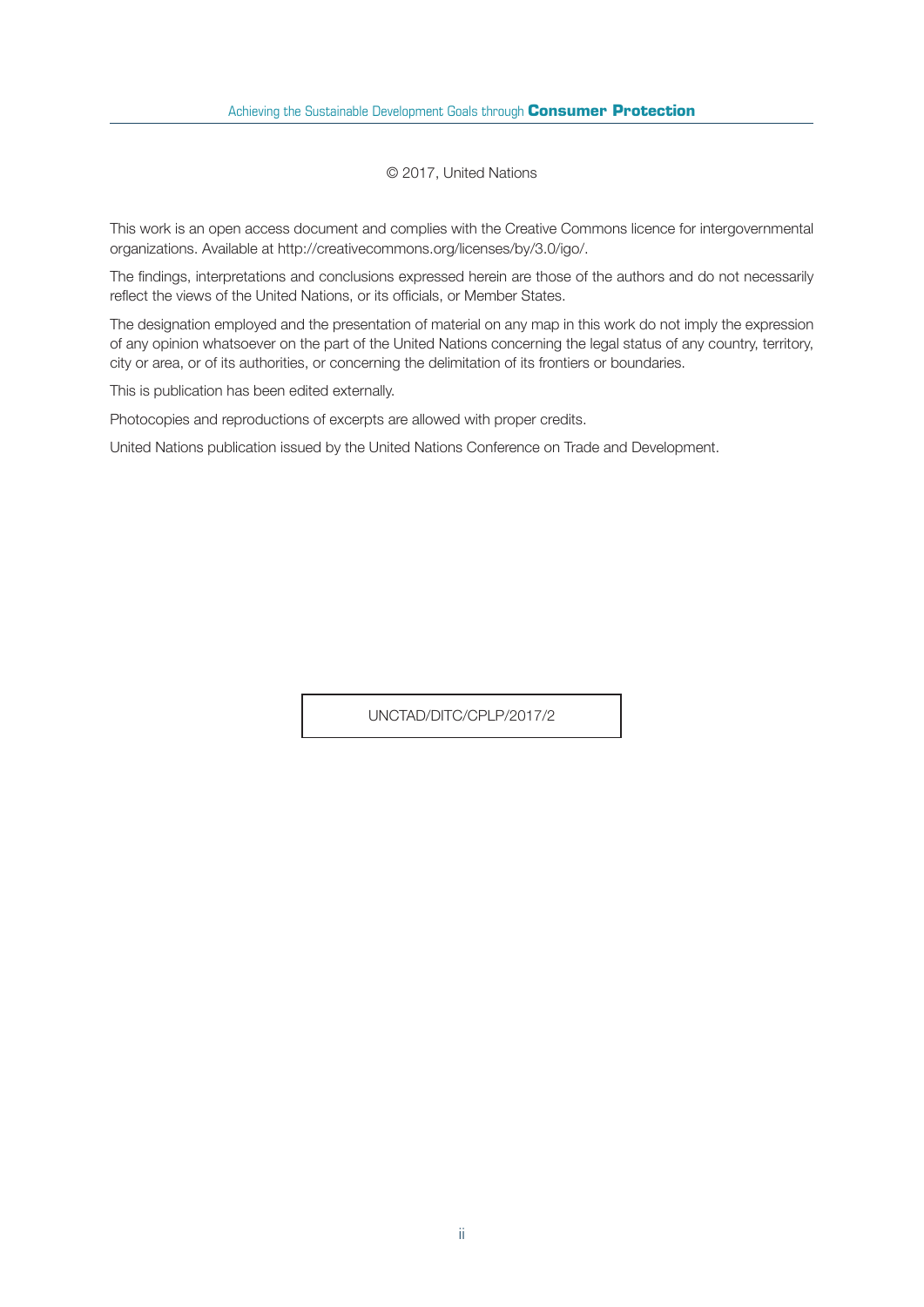## **ACKNOWLEDGEMENTS**

The publication Achieving the Sustainable Development Goals through Consumer Protection was prepared by Robin Simpson, the lead consultant and a team comprising Teresa Moreira, Head of Competition and Consumer Policies Branch, Arnau Izaguerri, Ana Cândida Muniz Cipriano, Marisa Henderson, Graham Mott and Maria Bovey. The work was completed under the overall supervision of Guillermo Valles, Director of the Division on International Trade in Goods and Services, and Commodities.

The publication benefited from substantial input from Judith Pump and Alan Etherington.

The cover was prepared by Magali Studer.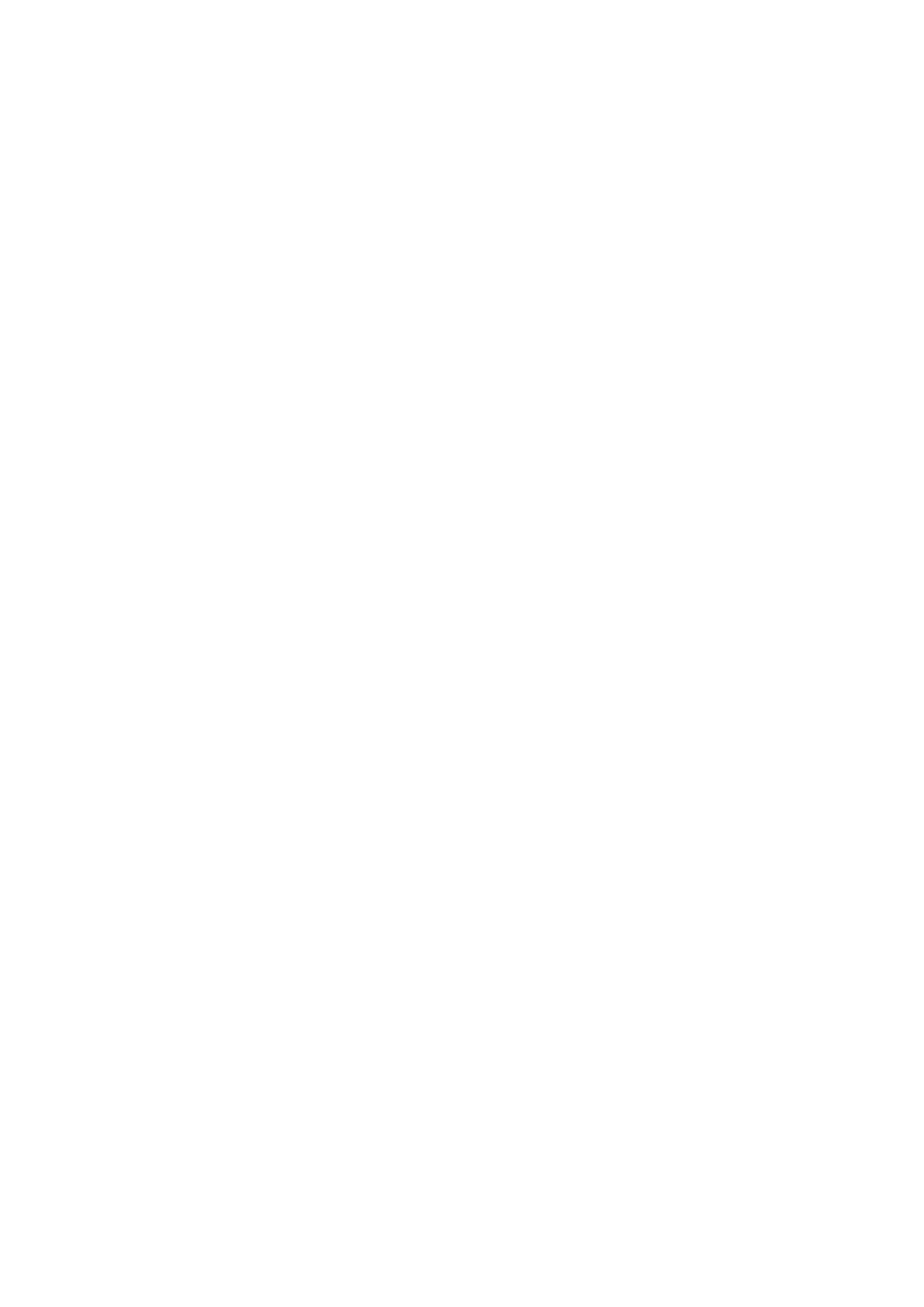## **TABLE OF CONTENTS**

| ı. |                                                                                        |                                                                                                                                                                        | 1              |
|----|----------------------------------------------------------------------------------------|------------------------------------------------------------------------------------------------------------------------------------------------------------------------|----------------|
| н. |                                                                                        | <b>IE ROLE OF CONSUMER POLICY IN MEETING</b>                                                                                                                           | 2              |
|    | A. Goal 1:                                                                             |                                                                                                                                                                        | 4              |
|    | B. Goal 2:                                                                             | End hunger, achieve food security and improved nutrition and promote sustainable                                                                                       | 4              |
|    | C. Goal 3:                                                                             |                                                                                                                                                                        | 5              |
|    | D. Goal 4:                                                                             | Ensure inclusive and equitable quality education and promote lifelong learning                                                                                         | 5              |
|    | $E.$ Goal 5:                                                                           |                                                                                                                                                                        | 5              |
|    | F. Goal 6:                                                                             | Ensure availability and sustainable management of water and sanitation for all                                                                                         | 6              |
|    | G. Goal 7:                                                                             | Ensure access to affordable, reliable, sustainable and modern energy for all                                                                                           | 6              |
|    | H. Goal 8:                                                                             | Promote sustained, inclusive and sustainable economic growth, full and productive                                                                                      | 6              |
|    | I. Goal 9:                                                                             | Build resilient infrastructure, promote inclusive and sustainable industrialization,                                                                                   | 7              |
|    | J. Goal 10:                                                                            |                                                                                                                                                                        | 7              |
|    | K. Goal 11:                                                                            | Make cities and human settlements inclusive, safe, resilient and sustainable                                                                                           | $\overline{7}$ |
|    | L. Goal 12:                                                                            |                                                                                                                                                                        | 8              |
|    |                                                                                        | M. Goals 13: (Climate change), 14: (Marine conservation) and 15: (Terrestrial biodiversity)                                                                            | 8              |
|    | N. Goal 16:                                                                            | Promote peaceful and inclusive societies for sustainable development, provide<br>access to justice for all and build effective, accountable and inclusive institutions | 8              |
|    | O. Goal 17:                                                                            | Strengthen the means of implementation and revitalize the global partnership for                                                                                       | 9              |
| Ш. |                                                                                        |                                                                                                                                                                        | 10             |
|    | А.                                                                                     |                                                                                                                                                                        | 10             |
|    | В.<br>Sustainable consumption in the United Nations Guidelines for Consumer Protection |                                                                                                                                                                        | 10             |
|    | C.                                                                                     |                                                                                                                                                                        | 11             |
|    | D.                                                                                     |                                                                                                                                                                        | 11             |
|    | Ε.                                                                                     |                                                                                                                                                                        | 12             |
|    | F.                                                                                     |                                                                                                                                                                        | 13             |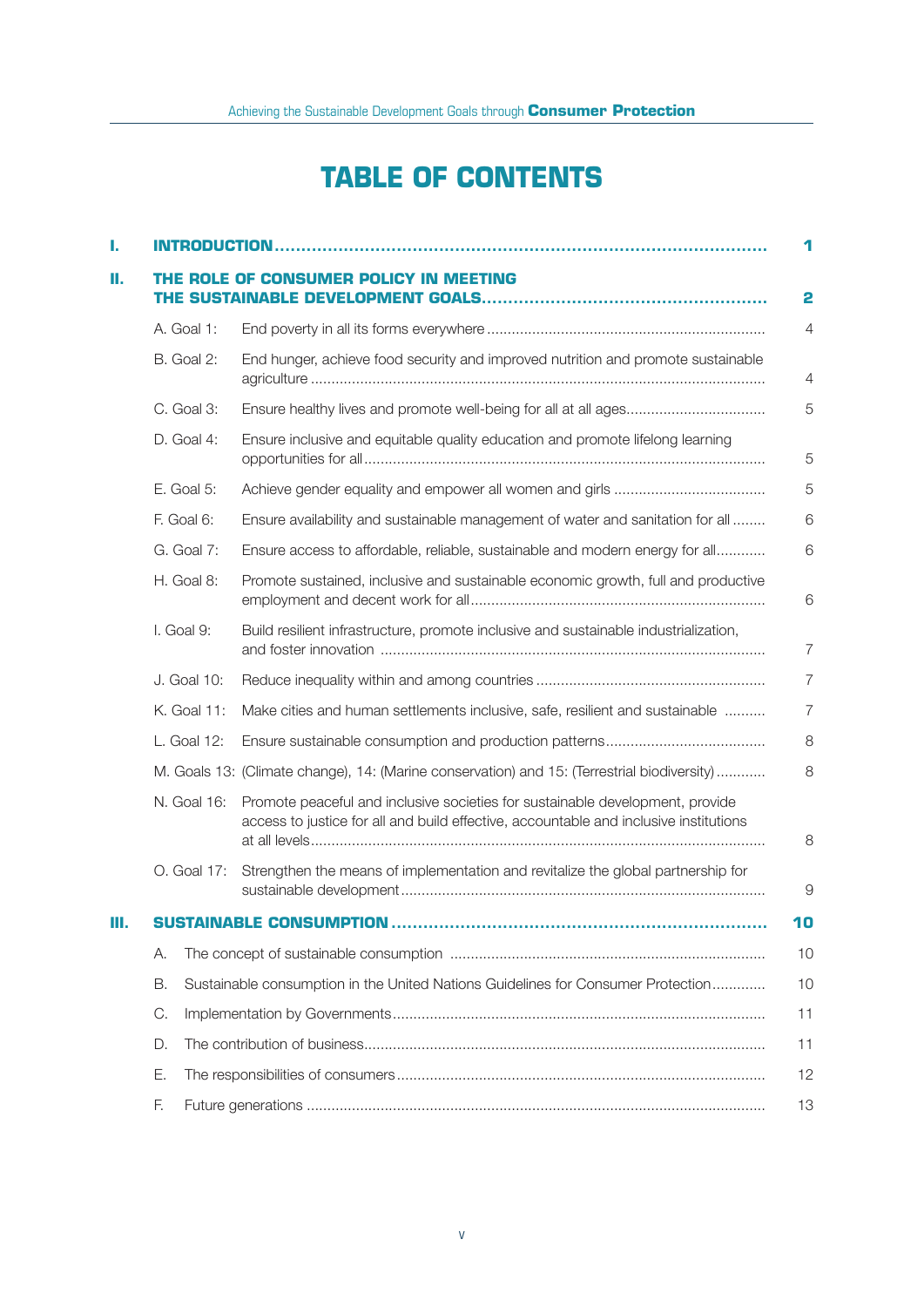#### Achieving the Sustainable Development Goals through Consumer Protection

| IV. |  |                                                    |  |
|-----|--|----------------------------------------------------|--|
|     |  | 14                                                 |  |
|     |  |                                                    |  |
|     |  |                                                    |  |
|     |  | 16                                                 |  |
|     |  | 16<br>16<br>17<br>17<br>18                         |  |
|     |  | 18                                                 |  |
|     |  | 18<br>18<br>18<br>19<br>19<br>19<br>19<br>19<br>20 |  |
|     |  | 22                                                 |  |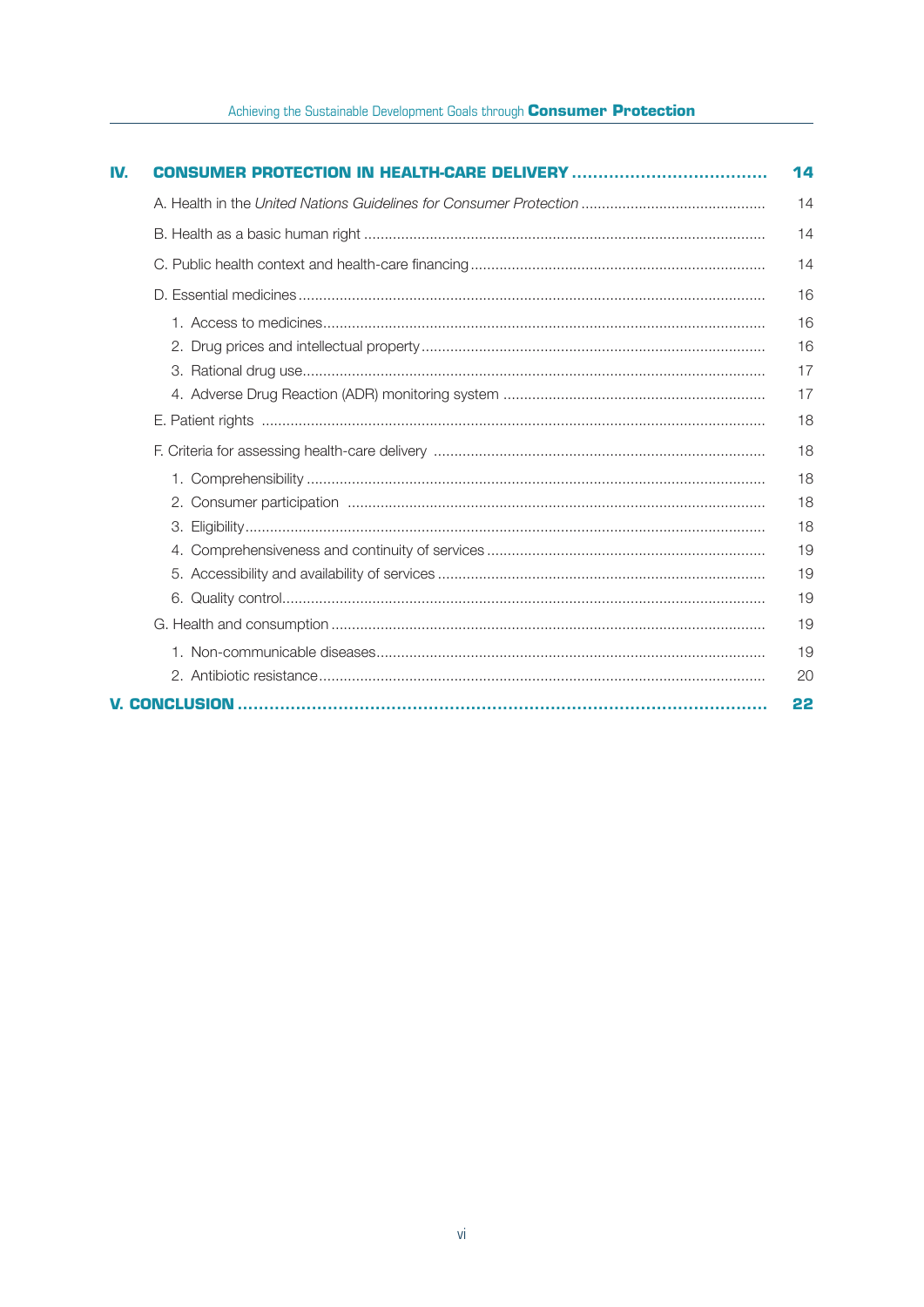## **I. INTRODUCTION**

On 25 September 2015, the United Nations General Assembly adopted its resolution on transforming our world. This culminated in the 2030 Agenda for Sustainable Development<sup>1</sup> and advances the 17 Sustainable Development Goals (SDGs) as the plan of action to end poverty, protect the planet's biosphere, and ensure prosperity for all. Three months later, on 22 December, the General Assembly also adopted its resolution on Consumer Protection,² having revised the *United Nations Guidelines for Consumer Protection*  (often abbreviated to "UNGCP" or "Guidelines"). They then entrusted the United Nations Conference on Trade and Development (UNCTAD) with the mandate to promote the guidelines by encouraging member States to provide consumer protection in the provision of public and private goods and services. By creating awareness in this field it is hoped that greater levels of cooperation between businesses and civil society will be generated.

Consumer protection is at the heart of UNCTAD's contribution to the sustainable and inclusive development rights for all. The 17 Sustainable Development Goals require the participation of responsible and empowered consumers if they are to achieve their targets. The only way to unleash the potential transformative power that consumers have in domestic and international trade is by ensuring a high level of consumer protection as well as to foster good business practices which seek the same goal.

The publication *Achieving the Sustainable Development Goals through Consumer Protection* aims to provide policymakers and enforcers with a basis for reflection on the positive impacts that protecting consumers bears in promoting a more inclusive and sustainable development. This approach will help them improve the consumer protection framework while also devising and implementing development strategies. Equally, it underscores the close link between Agenda 2030 and the *United Nations Guidelines for Consumer Protection*.

This publication begins with a general overview of the contributions made by consumer policies in meeting the Sustainable Development Goals. It then focuses on two issues that are of special relevance to this matter: sustainable consumption related to Goal 12 on Responsible Consumption and Production; and consumer protection in health-care delivery, according to Goal 3 on Good Health and Well-being.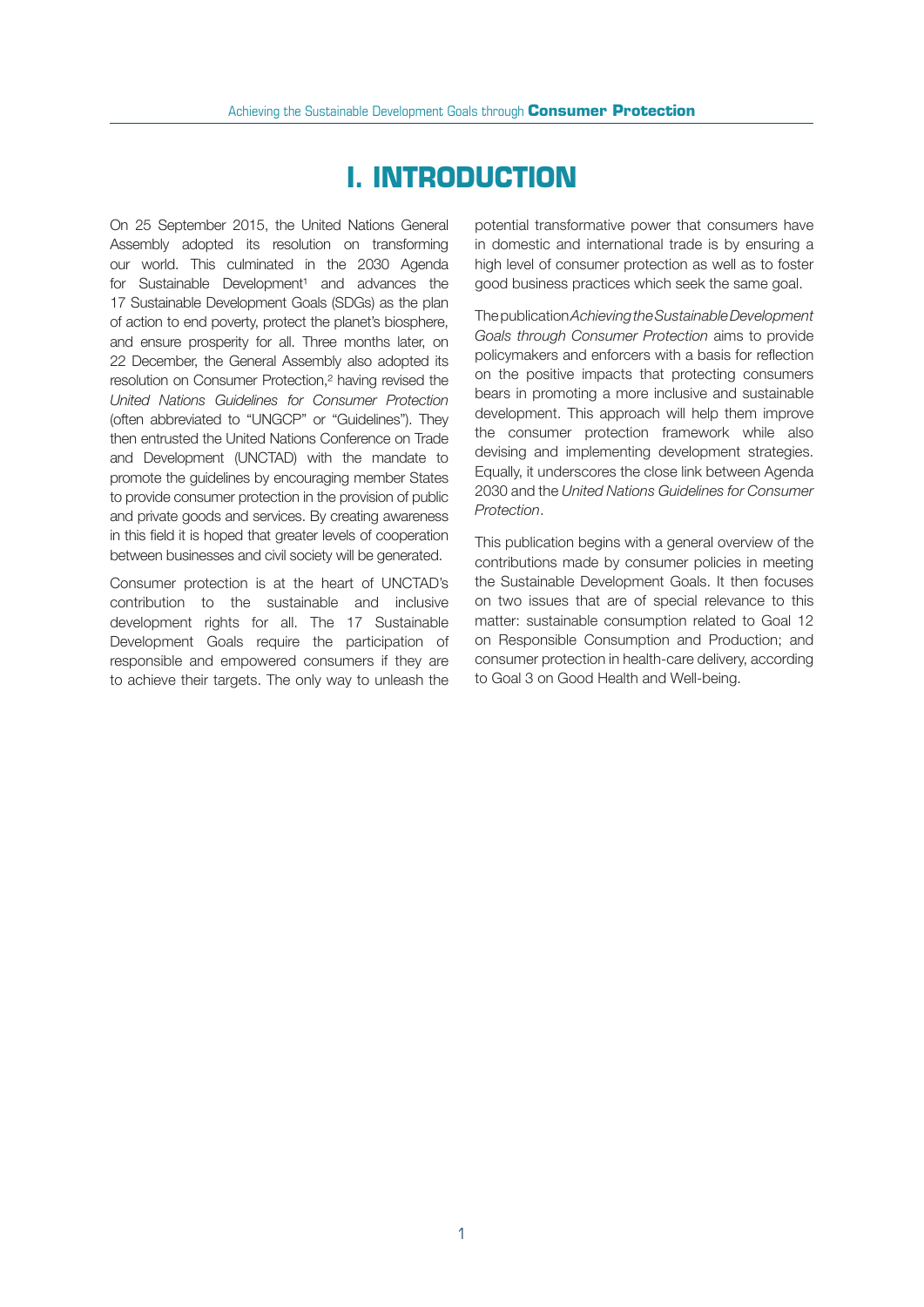## **II. THE ROLE OF CONSUMER POLICY IN MEETING THE SUSTAINABLE DEVELOPMENT GOALS**

The seventeen Sustainable Development Goals constitute the most ambitious action plan adopted by the United Nations General Assembly to end poverty, protect the planet, and ensure prosperity for all. Since the United Nations (UN) Conference on the Human Environment in 1972, the reach of sustainable development governance has expanded considerably at local, national, regional and international levels. The need for the integration of economic development, the management and protection of natural resources together with social equity and inclusion was first introduced in the 1987 Brundtland Report (*Our Common Future*), and was central in framing the discussions at the 1992 United Nations Conference on Environment and Development (UNCED) - also known as the Earth Summit. In 1993, the General Assembly established the Commission on Sustainable Development (CSD) as the United Nations highlevel political body entrusted with monitoring and promoting the implementation of the Rio outcomes, including Agenda 21.

The 2002 World Summit on Sustainable Development advanced the mainstreaming of the three dimensions of sustainable development in development policies at all levels through the adoption of the Johannesburg Plan of Implementation (JPOI). In 2012, at the Rio+20 Conference, the international community decided to establish a High-level Political Forum on Sustainable Development to subsequently replace the Commission on Sustainable Development. The Highlevel Political Forum on Sustainable Development held its first meeting on 24 September 2013. At the Rio+20 Conference, Member States also decided to launch a process to develop a set of Sustainable Development Goals, which were to build upon the Millennium Development Goals (MDGs), and converge with the post 2015 development agenda.

As highlighted by the Division for Sustainable Development of the Department of Economic and Social Affairs,<sup>3</sup> the process of arriving at the post 2015 development agenda was Member State-led with broad participation from Major Groups and other civil society stakeholders. On 25 September 2015, the United Nations General Assembly formally adopted the universal, integrated and transformative 2030 Agenda for Sustainable Development along with a

set of 17 Sustainable Development Goals and 169 associated targets.

In turn, consumer policy is an important means by which countries can support the implementation of many, if not all, of the 17 Sustainable Development Goals. The *United Nations Guidelines for Consumer Protection*, adopted by the General Assembly in its resolution 70/186 of 22 December 2015, are the most relevant instrument for this purpose.

Consumers' trust is a crucial factor for economic growth and development. Therefore, consumer protection is a very important tool by which to promote these goals, aiming to empower consumers to stand up for their rights and to make informed and sustainable choices. It also enables law enforcement against rogue traders as well as providing channels for disputes, resolutions and redress.

Consumer protection allows consumers to play an active role in the marketplace which, in turn, will stimulate a more dynamic and competitive economy. Equally, this asserts the rights of consumers, either individually or collectively, and through nongovernmental organizations, leading towards a more inclusive and balanced society.

According to UNCTAD's *Manual on Consumer Protection*, 4 consumer protection addresses the intrinsic disparities found in the consumer-supplier relationship such as bargaining power, knowledge and other resources. Furthermore, nations throughout the world, having enacted laws that include newly drafted national constitutions, recognize these rights based on the need to provide consumer protection on a number of grounds. Example are economic efficiency, individual rights, distributive justice and the right to development while ensuring through State intervention that suppliers behave responsibly and that aggrieved consumers have access to remedies.

Of note, consumer protection measures contribute to equity and social justice by enhancing the bargaining equality between both the interests of the consumer and producer. The effects of this go a long way towards alleviating the problems of those who are particularly vulnerable in the marketplace such as children, the economically disadvantaged, and others who are illiterate and with specific needs, or disabilities.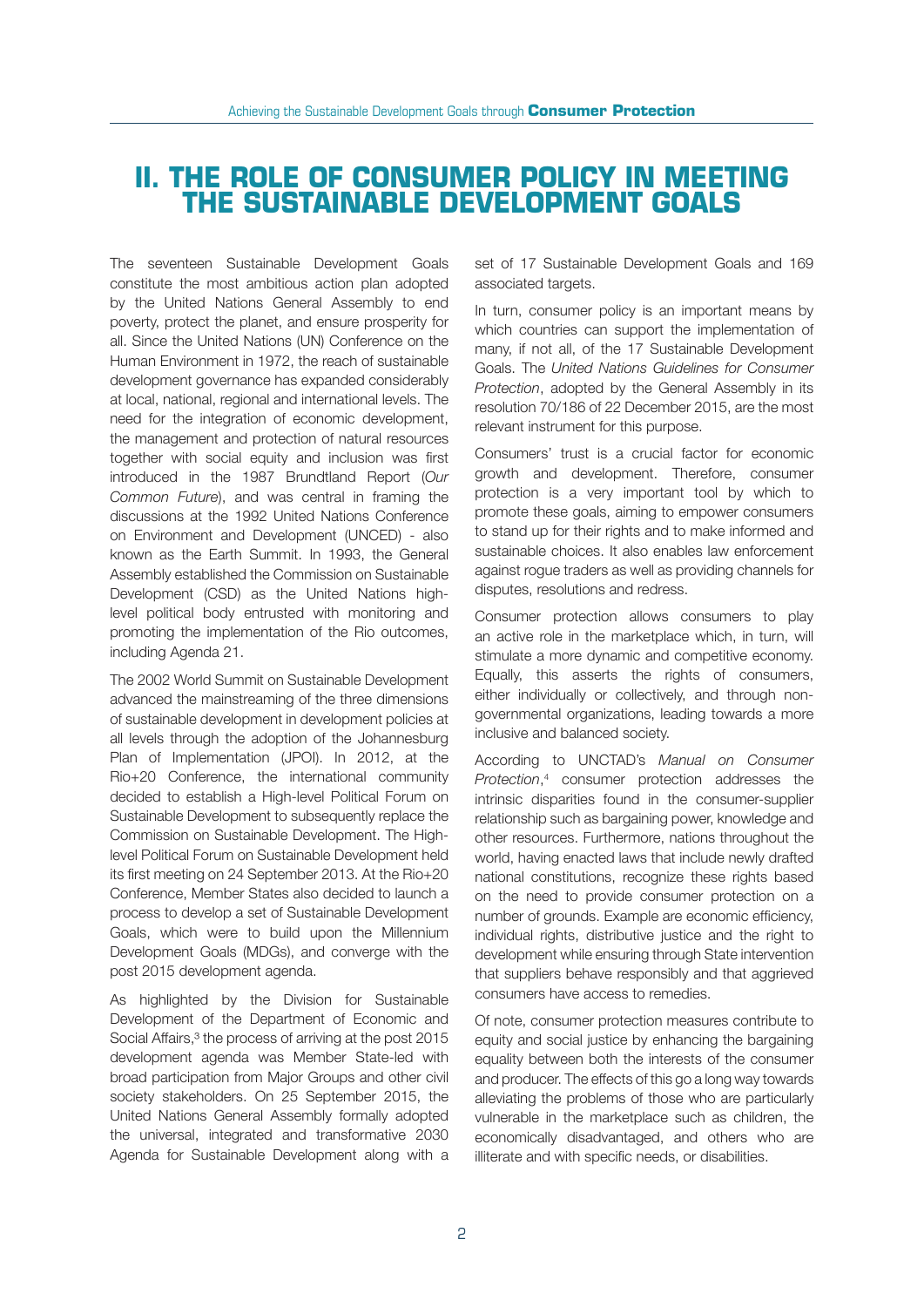As recognized by the General Assembly, *the United Nations Guidelines for Consumer Protection* are "a valuable set of principles for setting out the main characteristics of effective consumer protection legislation, enforcement institutions and redress systems and for assisting interested Member States in formulating and enforcing domestic and regional laws, rules and regulations that are suitable to their own economic and social and environmental circumstances, as well as promoting international enforcement cooperation among Member States and encouraging the sharing of experiences in consumer protection."<sup>5</sup>

The Guidelines were first adopted by the General Assembly in resolution 39/248 of 16 April 1985, and later expanded by the Economic and Social Council on the 26 July 1999 in resolution E/1999/ INF/2/Add.2. They were recently revised again by the General Assembly in resolution 70/186 of 22 December 2015.

Section I of the current Guidelines establishes the following objectives which are intended to:

- a. Assist countries in achieving or maintaining adequate protection for their population as consumers;
- b. Facilitate production and distribution patterns responsive to the needs and desires of consumers;
- c. Encourage high levels of ethical conduct for those engaged in the production and distribution of goods and services to consumers;
- d. Assist countries in curbing abusive business practices by all enterprises at the national and international levels which adversely affect consumers;
- e. Facilitate the development of independent consumer groups:
- f. Further international cooperation in the field of consumer protection;
- g. Encourage the development of market conditions which provide consumers with greater choice at lower prices;
- h. Promote sustainable consumption.

Section II is dedicated to the scope and application of the Guidelines. They refer to transactions made between businesses and consumers as well as to the provision by state-owned enterprises to consumers. Guideline 3 includes a flexible definition of the term "consumer," as discussed in Chapter I.

The Guidelines also contain the "legitimate needs" of consumers in Section III on General Principles. These have traditionally been interpreted as the cornerstone of consumer rights worldwide. The "legitimate needs" are:

- a. Consumer access to essential goods and services;
- b. The protection of vulnerable and disadvantaged consumers;
- c. The protection of consumers from hazards to health and safety;
- d. The promotion and protection of the economic interests of consumers;
- e. Consumer access to adequate information, enabling them to make informed choices and according to individual wishes and needs;
- f. Consumer education on the environmental, social and economic consequences of their choices;
- g. Availability of effective consumer dispute policies that result in resolution and redress;
- h. Freedom to form consumer and other relevant groups/organizations, inclusive of any opportunity for such organizations to present their views in decision-making processes that affect them;
- i. The promotion of sustainable consumption patterns;
- j. A level of protection for consumers using electronic commerce that is equal to other forms of commerce;
- k. The protection of consumer privacy and the free flow of global information.

In Section IV of the Guidelines, there are for the first time direct recommendations to businesses concerning the setting of principles for good business practices. These include:

- a. Fair and equitable treatment;
- b. Commercial behaviour;
- c. Disclosure and transparency;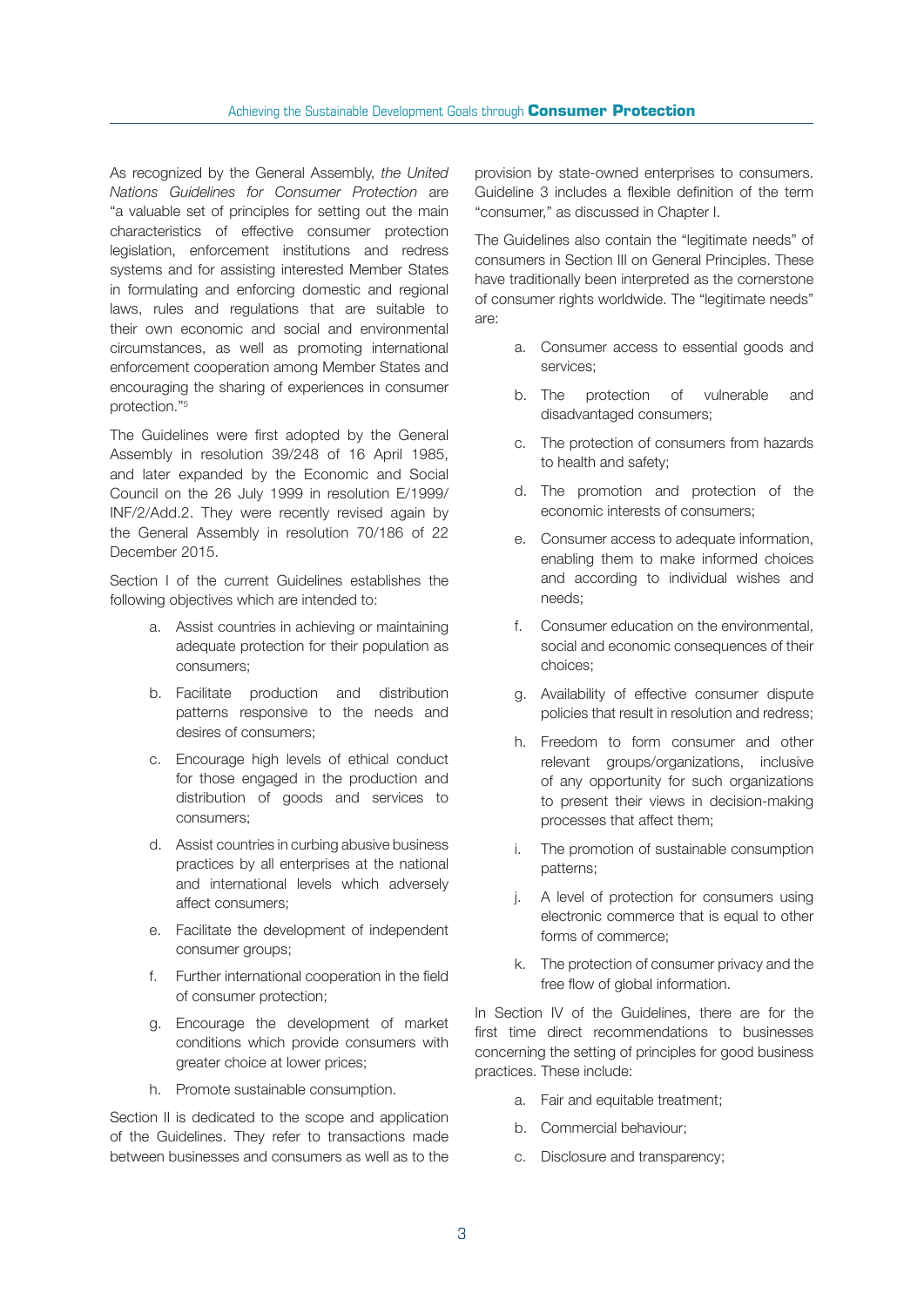- d. Education and awareness-raising;
- e. Protection of privacy;
- f. Consumer complaints and disputes.

Section V of the Guidelines is the most substantive part. It contains recommendations encompassing the wealth of consumer protection, in particular:

- a. National policies for consumer protection;
- b. Physical safety;
- c. Promotion and protection of the economic interests of consumers;
- d. Standards for the safety and quality of consumer goods and services;
- e. Distribution facilities for essential goods and services;
- f. Dispute policies, resolution and redress;
- g. Education and information programmes;
- h. Promotion of sustainable consumption;
- i. Electronic commerce;
- j. Financial services;
- k. Measures relating to specific areas.

The final two sections, VI and VII of the Guidelines, are devoted to international consumer protection. Section VI contains recommendations for international and cross-border cooperation among Member States, whereas Section VII focuses on the international institutional machinery with reference to the intergovernmental group of experts on consumer protection law and policy. This Group was established in order to monitor the implementation of the Guidelines, provide a forum for consultations, conduct further research and studies, offer technical assistance, undertake voluntary peer reviews, and periodically update the Guidelines. Since 2015, annual meetings have taken place in the *Palais des Nations* at the United Nations Office in Geneva, Switzerland.

The present chapter on the role of consumer policy in meeting the Sustainable Development Goals demonstrates how the implementation of the United Nations Guidelines can help to deliver the Sustainable Development Goals. It makes reference to the relevant targets and draws on the Millennium Development Goals which were superseded by the Sustainable Development Goals.<sup>6</sup>

#### **A. GOAL 1: END POVERTY IN ALL ITS FORMS EVERYWHERE**

Although poverty is most commonly understood as a lack of income, it also has a number of extra factors such as restricted access to basic goods and services. These factors are often characterized by the "poor pay more syndrome" - as has occurred in sectors as varied as utilities and financial services - and they interact with each other in a cycle of poverty that, in turn, can contribute to environmental degradation and pollution.

The United Nations Guidelines 8 and 7 respectively state that "special care should be taken to ensure that measures for consumer protection are implemented for the benefit of all sectors of the population, particularly people living in poverty." And that "policies for promoting sustainable consumption should take into account the goals of eradicating poverty, satisfying the basic human needs of all members of society and reducing inequality within and between countries." The moral philosophy then of the United Nations Guidelines is both universalist and egalitarian. This thinking is reinforced by the wording of legitimate needs 5a) and b) which concern "a) Access by consumers to essential goods and services"; and "b) the protection of vulnerable and disadvantaged consumers."

The targets for SDG 1 emphasize basic services and incorporate "appropriate new technology and financial services including microfinance" as well as the implementation of "nationally appropriate social protection systems."

#### **B. GOAL 2: END HUNGER, ACHIEVE FOOD SECURITY AND IMPROVED NUTRITION AND PROMOTE SUSTAINABLE AGRICULTURE**

Ensuring that nutritious food is available and affordable is a basic need for all. Yet, food security is threatened by agricultural dumping and is also often linked to safety as veterinary diseases have impacted on both production and consumer health. The overuse of antibiotics in agriculture is equally a danger to human and animal health.

Consumer programmes that build on consumer awareness can promote food availability, safety and nutrition. Action to safeguard consumers against poor diets such as excessively sweetened drinks can be taken through legislation governing marketing and taxation.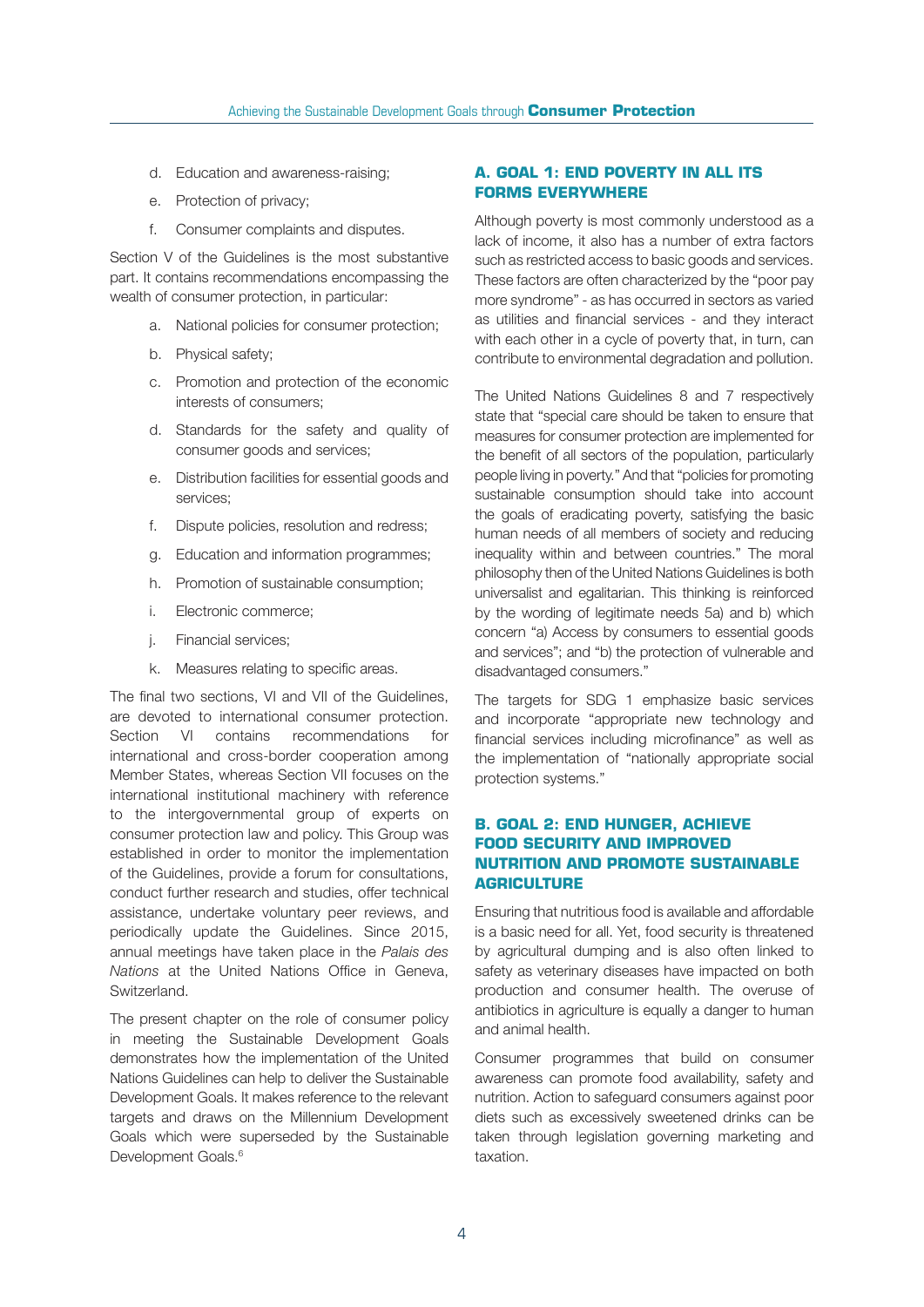United Nations Guideline 70 calls on Governments to recognize the needs of all consumers in terms of food security while also developing policies and plans that support international standards for food safety. Crosscutting recommendations on safety and quality, distribution and consumer education and information support Governmental responsibilities in this area as well as the ability of consumers to influence the market.

The targets for SDG 2 aim to end hunger by 2030 concentrating particularly on stunting and wasting among children under the age of 5; increasing the productivity of small scale food producers; maintaining genetic diversity; improving rural infrastructures; stemming agricultural export subsidies; and limiting the volatility of food prices.

#### **C. GOAL 3: ENSURE HEALTHY LIVES AND PROMOTE WELL-BEING FOR ALL AT ALL AGES**

Issues of product safety and access to medicine and health care are core consumer concerns. Consumer protection is also central to the prevention of noncommunicable diseases that are linked to smoking, excess alcohol consumption and poor diets. These diseases now claim more lives than infectious diseases, with rates rising fastest in developing countries.

Section V. B of the United Nations Guidelines requires Governments to develop and adopt safety standards and systems to protect physical safety. This is repeated by Guideline 53 in Section V. H on sustainable consumption. The section on pharmaceutical products (Guideline 74) requires Governments to take action to ensure their quality and "appropriate use."

The targets for SDG 3 incorporate many of the issues covered by consumer protection regimes, including an end to preventable deaths of new-borns and infants, the reduction of neo-natal and maternal mortality, epidemics of malaria, AIDS, tuberculosis, "neglected tropical diseases" and water-borne diseases. There are also targets covering traffic accidents, treatment and prevention of harmful alcohol use, and a strengthened implementation of the World Health Organization Framework Directive on Tobacco Control. The targets emphasize universal health care including access to medicines in line with the Doha declaration on TRIPS and public health, reduction of deaths from hazardous chemicals and pollution, and the development of health risk warning systems.

#### **D. GOAL 4: ENSURE INCLUSIVE AND EQUITABLE QUALITY EDUCATION AND PROMOTE LIFELONG LEARNING OPPORTUNITIES FOR ALL**

Consumer education should be an important part of the educational and lifelong learning processes that all people receive. By giving consumers the skills and knowledge they require to be active participants in the market place it can also play an important role in confronting poverty and the marginalization of people and communities.

Consumer educational campaigns have been critical in developing awareness of healthy products and consumption practices that, for example, have promoted breastfeeding over infant formula. They have also been key factors to building markets for fair trade products.

Section G of the United Nations Guidelines encourages Governments to develop general consumer education and information campaigns. In developing these programmes special attention should be given to the needs of disadvantaged consumers such as people on low incomes or with low to non-existent literacy levels.

The targets include universal access to pre-school, primary, secondary education, and equal access to technical and tertiary education. Consumer education should be able to provide all learners with the necessary skills to live sustainable lifestyles and uphold human rights.

#### **E. GOAL 5: ACHIEVE GENDER EQUALITY AND EMPOWER ALL WOMEN AND GIRLS**

Persistent failure to remedy the gulf between the life experience of men and women was one of the greatest shortfalls of the Millennium Development Goals. Available data on the education, health and economic status of women - particularly in the developing world - reveals just how far there is still to go.

As the primary shoppers in most cultures, women have a fundamental role as consumers. It is through this unique position that consumer policy has been successful in enhancing the status of women. For example, their roles in microcredit have been widely recognized. Of particular importance here are the infrastructure services such as water and energy which can reduce the time women (and girls) spend fetching and carrying water as well as delivering health benefits in the home due to reduced smoke pollution.<sup>7</sup>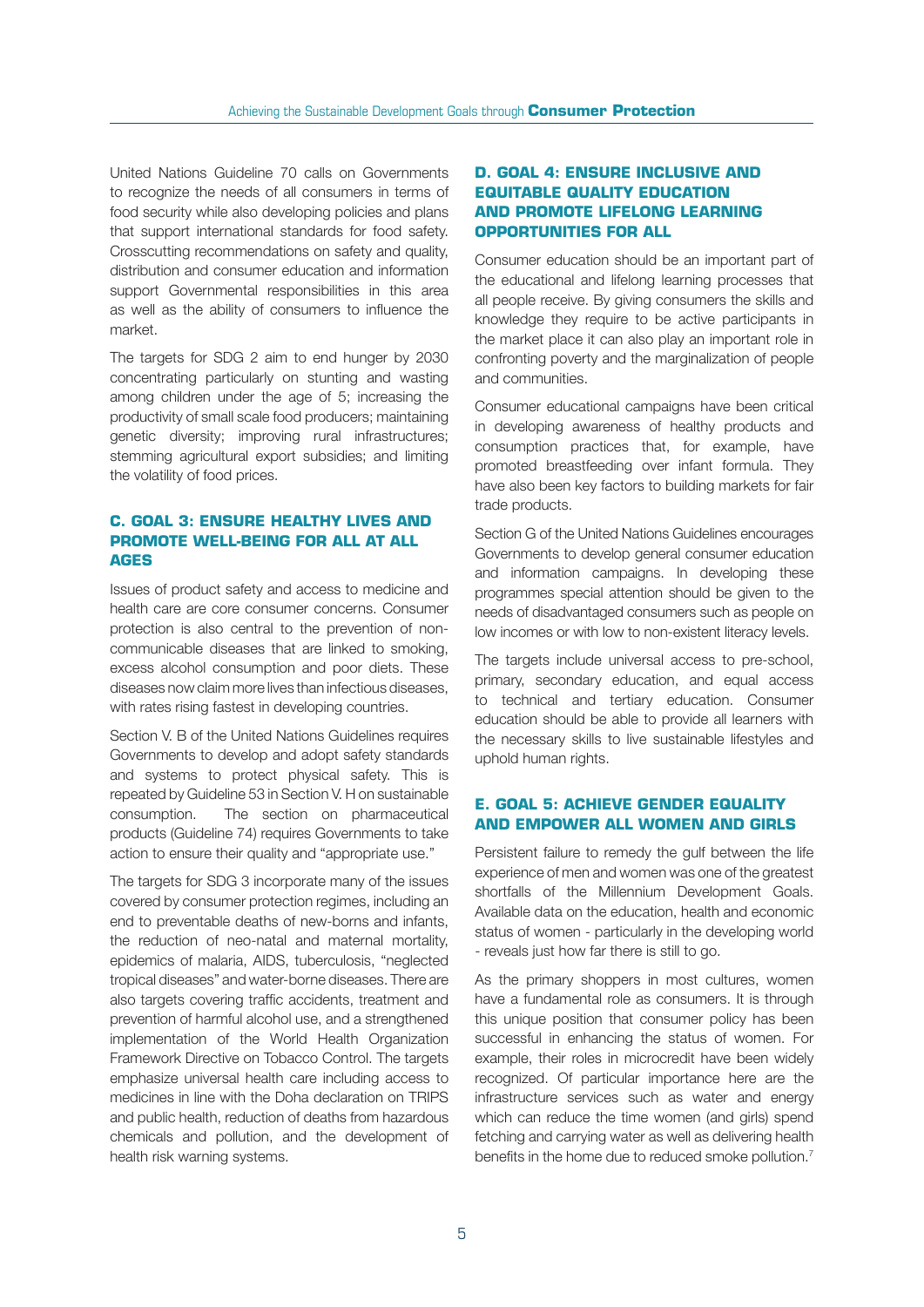The United Nations Guidelines seek to redress the imbalances that often exist between consumers and producers. Where women are responsible for purchases, this improves their access and power in the market place. The Guidelines also direct Governments to pay particular attention to vulnerable consumers who, in many cases, are more likely to be women.

The targets for SDG 5 aim to achieve recognition of unpaid and domestic work through provisions of public services, infrastructure and social protection policies. Providing networks of Information and Communication Technologies will be of particular help to women.

#### **F. GOAL 6: ENSURE AVAILABILITY AND SUSTAINABLE MANAGEMENT OF WATER AND SANITATION FOR ALL**

Despite strong calls for action and considerable efforts at local, national and international levels, the world is still off-track with respect to the Millennium Development Goal target on sanitation, although the target for clean drinking water was generally achieved. Marginalized people often rely on unsafe water or pay more (in unit price terms) for their supply. As water is essential to all life, even the world's poorest people will purchase it in the event that they do not have a supply system nearby. The development of water and sanitation services brings vast benefits to public health.

Guideline 72 calls for Governments to formulate, maintain, or strengthen national policies to support the supply, distribution and quality of drinking water. Due regard should be paid to the choice of and appropriate levels of service, quality and technology as well as the need for relevant education (covered in Guideline 69). In addition, Guideline 77 deals specifically with the promotion of universal access to public utility services, extending to improved customer care.

The targets for SDG 6 are designed to ensure such universal access to safe drinking water and adequate sanitation, paying particular attention to the needs of women and girls. Water sources are to be protected by reducing pollution and halving the proportion of untreated wastewater, improving water use efficiency and water resource management and protecting water-related ecosystems. International cooperation is to be built for technology exchanges and for international river basin management. The need for community participation in water and sanitation to be supported and strengthened is recognized.

#### **G. GOAL 7: ENSURE ACCESS TO AFFORDABLE, RELIABLE, SUSTAINABLE AND MODERN ENERGY FOR ALL**

Energy constitutes a worldwide challenge both in terms of the management of available resources and the provision of access to sustainable energy. As with water, poor people tend to pay more per unit of energy and run the risks of degrading their environments as well as their health while they forage for traditionally available local resources. Subsidies for connection rather than consumption are likely to be more sustainable in financial and environmental terms.

The United Nations Guidelines provide Governments with quidance in Section V. H (sustainable consumption) to support the efficient use of energy through the design of products and services (Guideline 52), as well as education campaigns (Guideline 44). Guideline 76 details universal access to clean energy while highlighting affordability and community participation while Guideline 77 calls for improved customer care.

The aims of SDG 7 are for universal access to affordable, reliable and modern energy services. Equally, they concern an increased share of renewable energy in the global energy mix, a doubling of the rate of improvement in energy efficiency, international cooperation for technology exchange, and especially greater investment in clean energy alternatives. The need to expand and upgrade infrastructure (and thus improve access and reliability) is recognized.

#### **H. GOAL 8: PROMOTE SUSTAINED, INCLUSIVE AND SUSTAINABLE ECONOMIC GROWTH, FULL AND PRODUCTIVE EMPLOYMENT AND DECENT WORK FOR ALL**

The promotion and protection of consumers' economic interests forms a major section (V. C) in the United Nations Guidelines. It is a call for Governments to take action and to ensure that consumers reap the optimum benefits from their resources by way of support and promotion of distribution methods, fair business practices, informative marketing and effective protection. Thus, consumers will be contributing to a more responsive and efficient economy. There are many examples of where consumers have taken action to support decent working conditions from the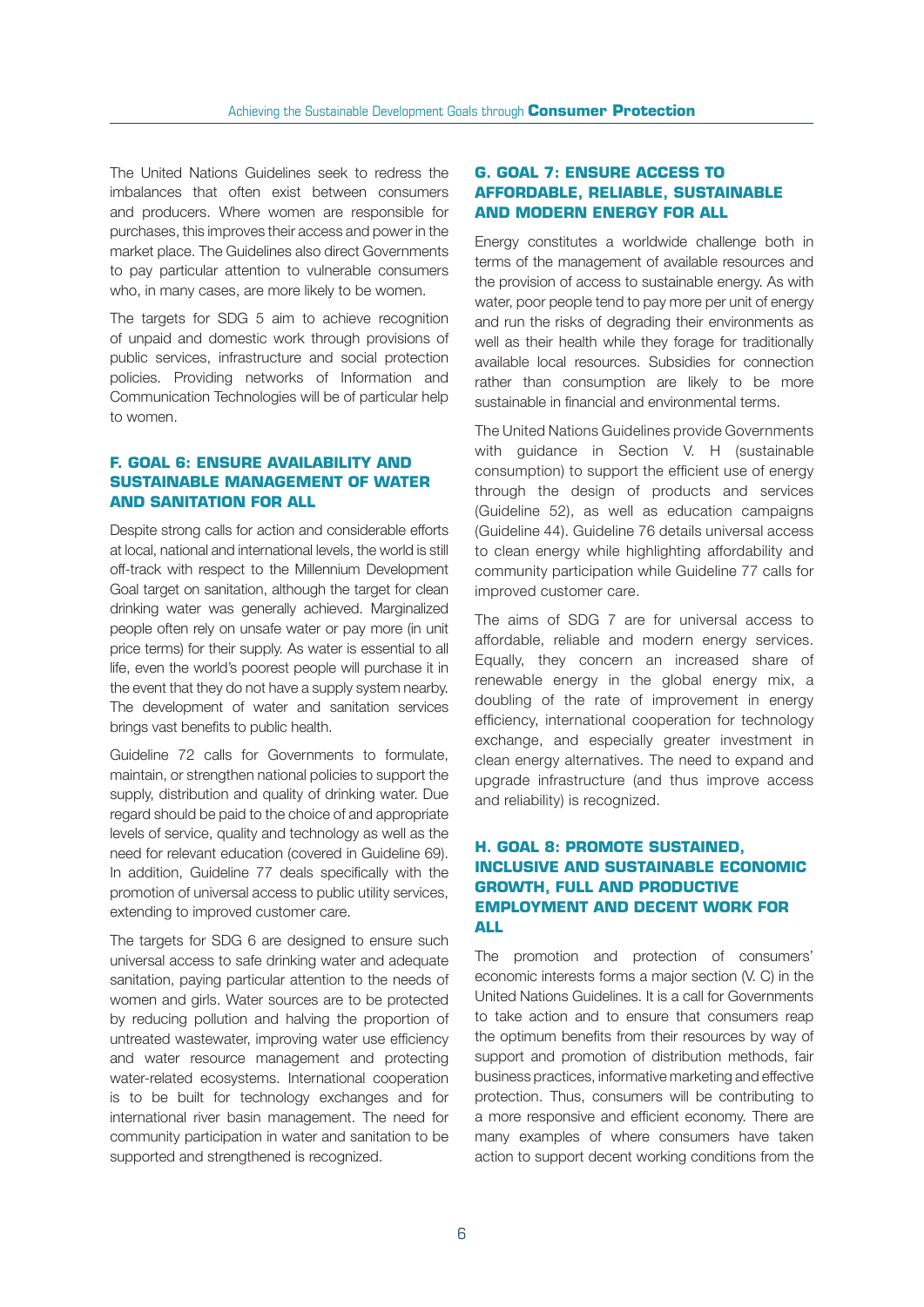consumer leagues of the late 19th century to the fair trade movements of today.

The targets of SDG 8 are to improve resource efficiency in consumption and production and decouple economic growth from environmental degradation in accordance with the 10-year framework that involves programmes of sustainable consumption and production.

#### **I. GOAL 9: BUILD RESILIENT INFRASTRUCTURE, PROMOTE INCLUSIVE AND SUSTAINABLE INDUSTRIALIZATION, AND FOSTER INNOVATION**

This is largely dealt with in the sections on water (SDG 6) and energy (SDG 7) above. Consumer associations can play an important part in providing distribution channels, for example through the formation of consumer co-operatives. There is a long history of consumer associations participating in the regulatory process involving consultation with service providers, regulators and local Governments.

Infrastructure is an important theme of the United Nations Guidelines. For instance, Guideline 36 refers specifically to distribution facilities, storage and retail – of which infrastructure features strongly as does the development of consumer cooperatives. As previously mentioned, Guideline 77 on public utilities refers to improved customer care in public utilities and the Guidelines on energy (76) and water (72) refer to community participation.

According to the Millennium Development Goal report, 95 per cent of the world's population is covered by a mobile-cellular signal. The number of mobile-cellular subscriptions has grown almost tenfold in the last 15 years from 738 million in 2000 to over 7 billion in 2015. The total reach of the internet has grown from just over 6 per cent of the world's population in 2000 to 43 per cent in 2015. As a result, 3.2 billion people are currently linked to a global network of content and applications and require protection as consumers.

The targets for SDG 9 focus on affordability and equitable access to information and communication technologies along with the need to "strive to provide" universal and affordable access to the Internet. Addition aims are increased access to credit with favourable terms, increased resource use efficiency, the provision of resilient and sustainable infrastructures in LDCs.

#### **J. GOAL 10: REDUCE INEQUALITY WITHIN AND AMONG COUNTRIES**

Consumer policy has long promoted the extension of essential services to the poorest consumers, including more recently some basic financial services such as credit and remittances.

The United Nations Guidelines state in the opening paragraph of Guideline 1 that one of their objectives is to promote "just, equitable and sustainable economic and social development," while taking into account "the interests and needs of consumers in all member States, particularly in developing ones." Furthermore, the Guideline recognizes "that consumers often face imbalances in economic terms, educational levels and bargaining power."

The Guidelines support the development of laws, regulations, standards and policies that protect all consumers. In particular, they advance policies that meet the specific needs of "vulnerable and disadvantaged consumers" (Guideline 5 b).

Overall, the targets for SDG 10 address the need to adopt social protection policies and to "improve the regulation and monitoring of global financial markets and institutions and strengthen the implementation of such regulations." A key target is to "reduce to 3 per cent the transaction costs of migrant remittances and eliminate remittance corridors with costs higher than 5 per cent."

#### **K. GOAL 11: MAKE CITIES AND HUMAN SETTLEMENTS INCLUSIVE, SAFE, RESILIENT AND SUSTAINABLE**

The growth of cities creates particular challenges such as congestion and air pollution along with the need for the provision of housing and services that keep up with the growth in urban population. The contribution of consumer associations to planning of basic services, and in some cases to their provision, has been considerable in many countries including in some of the poorest settlements.

The revision of the UNGCP brought the inclusion of two additional legitimate needs. Stated in Guideline 5, these are access by consumers to essential goods and services; and the protection of vulnerable and disadvantaged consumers.

The application of the United Nations Guidelines to "state-owned enterprises" (Guideline 2) is also significant in this regard. As already noted above with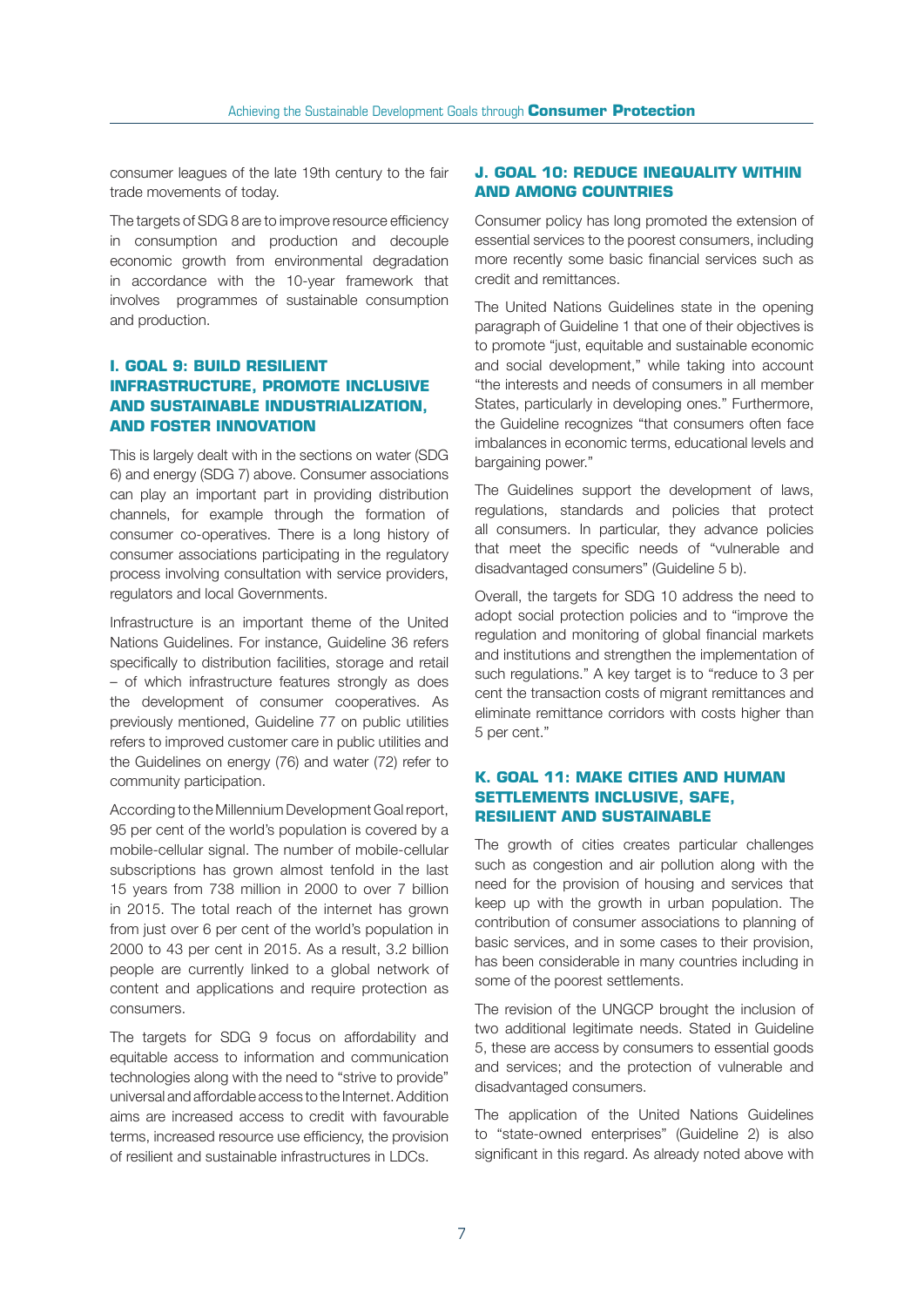regard to Sustainable Development Goals 6 and 7, the United Nations Guidelines call for universal access to public utilities, in particular water and electricity.

The targets for SDG 11 cover safe, adequate and affordable housing as well as upgrading slum dwellings, wider access to basic services, improved road safety, participatory settlement planning, protection from disasters (especially water related), improved air quality and waste management, financial and technical assistance to LDCs.

#### **L. GOAL 12: ENSURE SUSTAINABLE CONSUMPTION AND PRODUCTION PATTERNS**

Changes in consumption and production patterns are urgently needed. Alongside Government and industry, consumers obviously have fundamental roles to play in making such changes.

Helping consumers to consume sustainably is central to achieving the Sustainable Development Goals. Consumers need to form links and understand how their consumption choices, use and disposal of products and services can reduce their overall impact on the environment. They also need to feel confident that the information they are given is both reliable and accurate.

SDG 12 implements a 10-year framework of programmes on sustainable consumption and production patterns that aims to halve per capita global food waste at retail and consumer level and in supply chains, improve chemical management and waste management generally, improve corporate management of sustainability and its reporting, including public procurement processes, sustainable tourism and rationalize fossil fuel subsidies while offering greater protecting for the poor.

#### **M. GOALS 13: (CLIMATE CHANGE), 14: (MARINE CONSERVATION) AND 15: (TERRESTRIAL BIODIVERSITY)**

Section H of the United Nations Guidelines is dedicated to the "Promotion of sustainable consumption" and further provisions for Governments, businesses, consumers and environmental organizations, and other concerned groups to promote and address this need. Action to this end will, in turn, have a positive impact on the achievement of Goals 13 (Climate change), 14 (Marine conservation), and 15 (Terrestrial biodiversity). These are not elaborated upon here as the most direct input, stemming from consumers in terms of achieving their goals, comes through the practical measures already described.

SDG 13 on climate change refers expressly to the *United Nations Framework Convention on Climate Change*<sup>8</sup> and major consumer contributions towards achieving its goals come through SDG 7. SDG 14 on marine conservation raises consumer issues pertaining to subsidies that result in overfishing, to sustainability labelling, and to the development of sustainable tourism. SDG 15 on biodiversity raises analogous issues in a different context.

As detailed in the Millennium Development Goal report, ozone-depleting substances have been virtually eliminated since 1990 and the ozone layer is expected to recover by the middle of this century. Terrestrial and marine protected areas in many regions have increased substantially since 1990. In Latin America and the Caribbean, the total coverage of terrestrial protected areas rose from 8.8 per cent to 23.4 per cent between 1990 and 2014.

#### **N. GOAL 16: PROMOTE PEACEFUL AND INCLUSIVE SOCIETIES FOR SUSTAINABLE DEVELOPMENT, PROVIDE ACCESS TO JUSTICE FOR ALL AND BUILD EFFECTIVE, ACCOUNTABLE AND INCLUSIVE INSTITUTIONS AT ALL LEVELS**

Unfortunately, there are many examples of market injustices that have led to discord and even violence. It is believed that effective consumer input can contribute to social peace. For example, consumer participation in governance - especially in the utility and other regulated industries - balances producers' input into public policy and administration and helps to ensure that consumers' needs are communicated.

The UN Guidelines draw attention to the "legitimate needs" under Guideline 5 h) to ensure "freedom to form consumer and other relevant groups or organizations and the opportunity of such organizations to present their views in decision-making processes affecting them." Guideline 5 g) details "Availability of effective consumer dispute resolution and redress," which is elaborated upon further in Section V. F on "dispute resolution and redress." Consumer associations have a long record in taking part in dispute resolution mechanisms that now form a part of the spectrum of legal and para-legal interventions.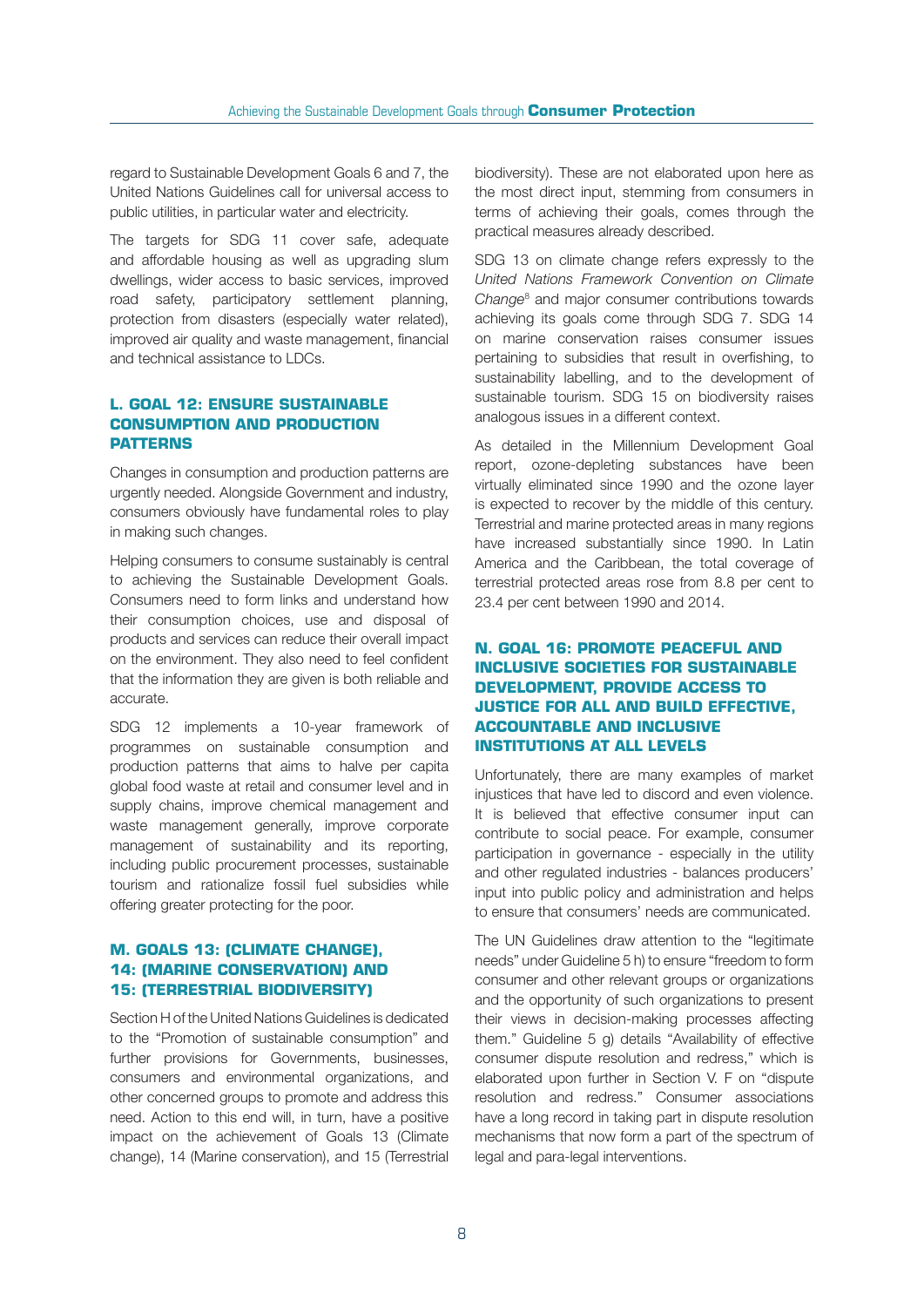SDG 16 pinpoints some major issues for consumers such as bribery and corruption, transparency of institutions, access to information and "participatory and representative decision–making at all levels." These have been highlighted by consumer campaigns in the regulated monopoly industries and trade policy.

#### **O. GOAL 17: STRENGTHEN THE MEANS OF IMPLEMENTATION AND REVITALIZE THE GLOBAL PARTNERSHIP FOR SUSTAINABLE DEVELOPMENT**

Consumer protection is a crosscutting issue that supports the implementation of many of the proposed Sustainable Development Goals. The United Nations Guidelines represent both international consensus and a tried and tested structure which Governments can follow so as to ensure that the consumer needs and perspectives on each of the Sustainable Development Goals is adequately addressed.

The targets for SDG 17 are relatively high level and grouped under the headings of: Finance, Technology, Capacity building, and Trade and Systemic issues. These are relevant to consumer protection and particularly to civil society and multi-stakeholder partnerships - which are referred to under Systemic issues and Trade policy. Both have been discussed as playing vital roles in agriculture policy and pharmaceuticals.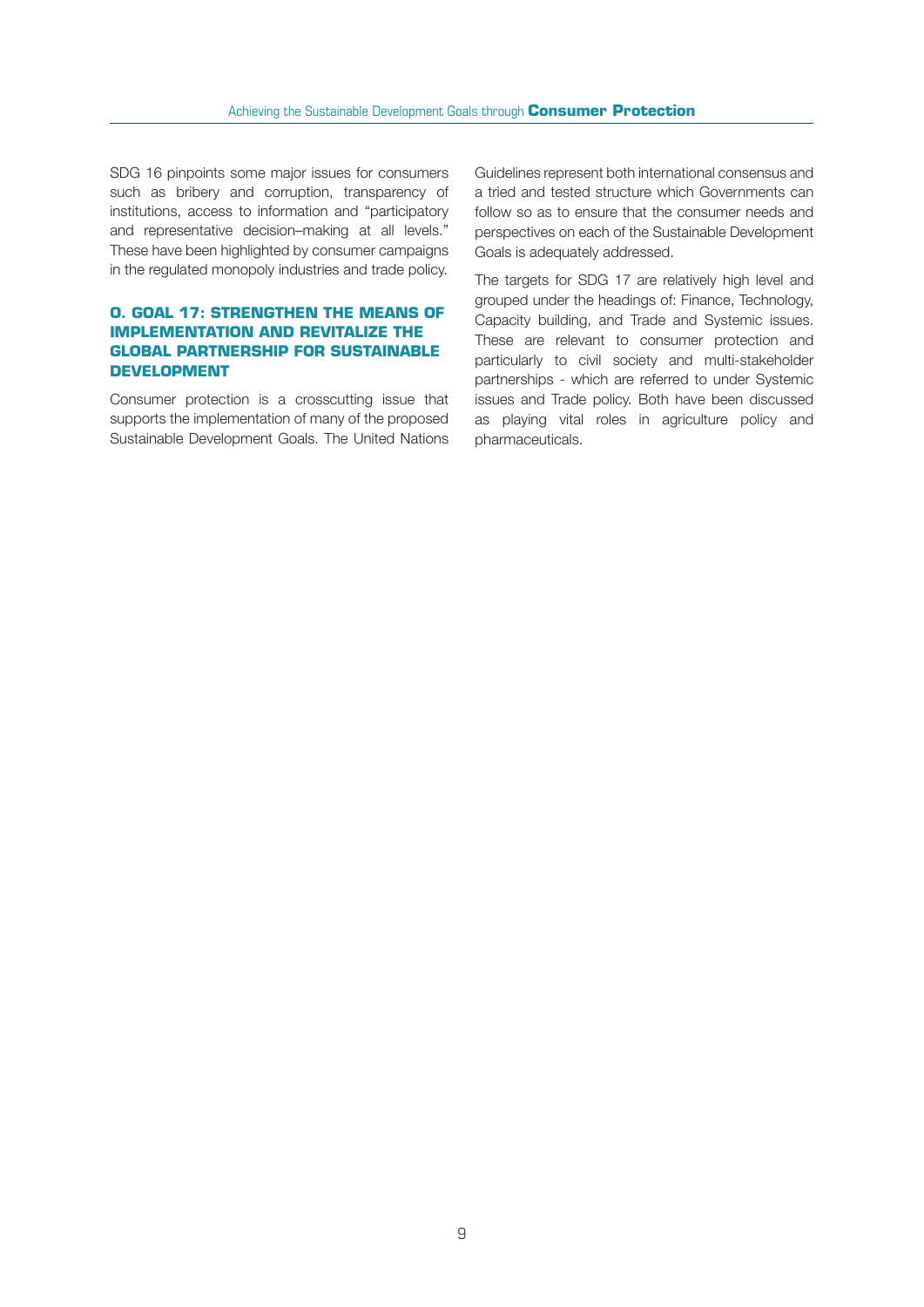## **III. SUSTAINABLE CONSUMPTION**

#### **A. THE CONCEPT OF SUSTAINABLE CONSUMPTION**

The term "sustainable consumption" derives from the term "sustainable development." The most often quoted definition of sustainable development is given in the Brundtland Report of 1987:<sup>9</sup> "Sustainable development is development that meets the needs of the present without compromising the ability of future generations to meet their own needs."<sup>10</sup>

The United Nations Conference on Environment and Development (the Earth Summit) resulted in the Rio Declaration on Environment and Development (1992)<sup>11</sup> and made the link between sustainable development and consumption. In Principle 8 it is written that "to achieve sustainable development and a higher quality of life for all people, states should reduce and eliminate unsustainable patterns of production and consumption and promote appropriate demographic policies."

Chapter 4 of Agenda 2112 - what became the blueprint for sustainable development produced at the Earth Summit - also identified that "the major cause of continued deterioration of the global environment is the unsustainable patterns of consumption and production, particularly in the industrialized countries." Furthermore, it explained that "achieving sustainable development will require both efficiency in production processes as well as changes in consumption patterns [...] in many instances, this will require a reorientation of existing production processes and consumption patterns, which have predominantly emerged from developed countries and which are being increasingly emulated in much of the world, including developing countries."

#### **B. SUSTAINABLE CONSUMPTION IN THE UNITED NATIONS GUIDELINES FOR CONSUMER PROTECTION**

In 1999 the United Nations Guidelines for Consumer Protection were expanded upon to include a section on sustainable consumption. Guideline 49 took a step towards defining sustainable consumption, stating "sustainable consumption includes meeting the needs of present and future generations for goods and services in ways that are economically, socially and environmentally sustainable."<sup>13</sup>

Section V. H of the United Nations Guidelines addresses the promotion of sustainable consumption. Guideline 50 is very inclusive of consumer associations, environmental bodies and business. Guideline 51 calls for information programmes to raise awareness of the impact of consumption patterns and removal of subsidies that promote unsustainable patterns of consumption and production - see on. Guidelines 52 and 57 deal with product design, innovation and lifecycle impacts; Guideline 53 with standards; Guideline 54 with impartial testing; Guideline 55 with hazardous substances; Guideline 56 with the impact on both an individual's and collective health; Guideline 58 with integration of sustainable consumption into Consumer Protection. Guideline 62 calls for further research into consumer behaviour while Guideline 60 relates to improved methodologies and databases (without naming the Aarhus convention<sup>14</sup> which is very relevant to this recommendation in the light of its application to "access to environmental information.") States are called upon to apply sustainable consumption principles to their own operations and, of course, this is a valid point in terms of public utility provisions that are still publicly owned.

It is a very detailed section and contains two other important mentions of sustainable consumption, namely the "legitimate needs" Guideline 5 i), and Guideline 44 (consumer education) which refers to environmental protection and to the efficient use of "materials, energy and water." With the above mention of subsidy reduction, Guideline 59 calls for consideration of "a range of economic instruments, such as fiscal instruments and internalization of environmental costs" while avoiding new trade barriers. This was a very real concern in 1999 when the document was under revision.

In summary, the ideas incorporated within the concept of sustainable consumption are as follows:

- Access to basic requirements needed to improve quality of life, while;
- Improving efficiency in resource use, including;
- Minimizing emissions of wastes taking into consideration the carrying capacity of the Earth to assimilate them;
- Adopting equitable consumption patterns that will not jeopardize the needs of current and future generations while;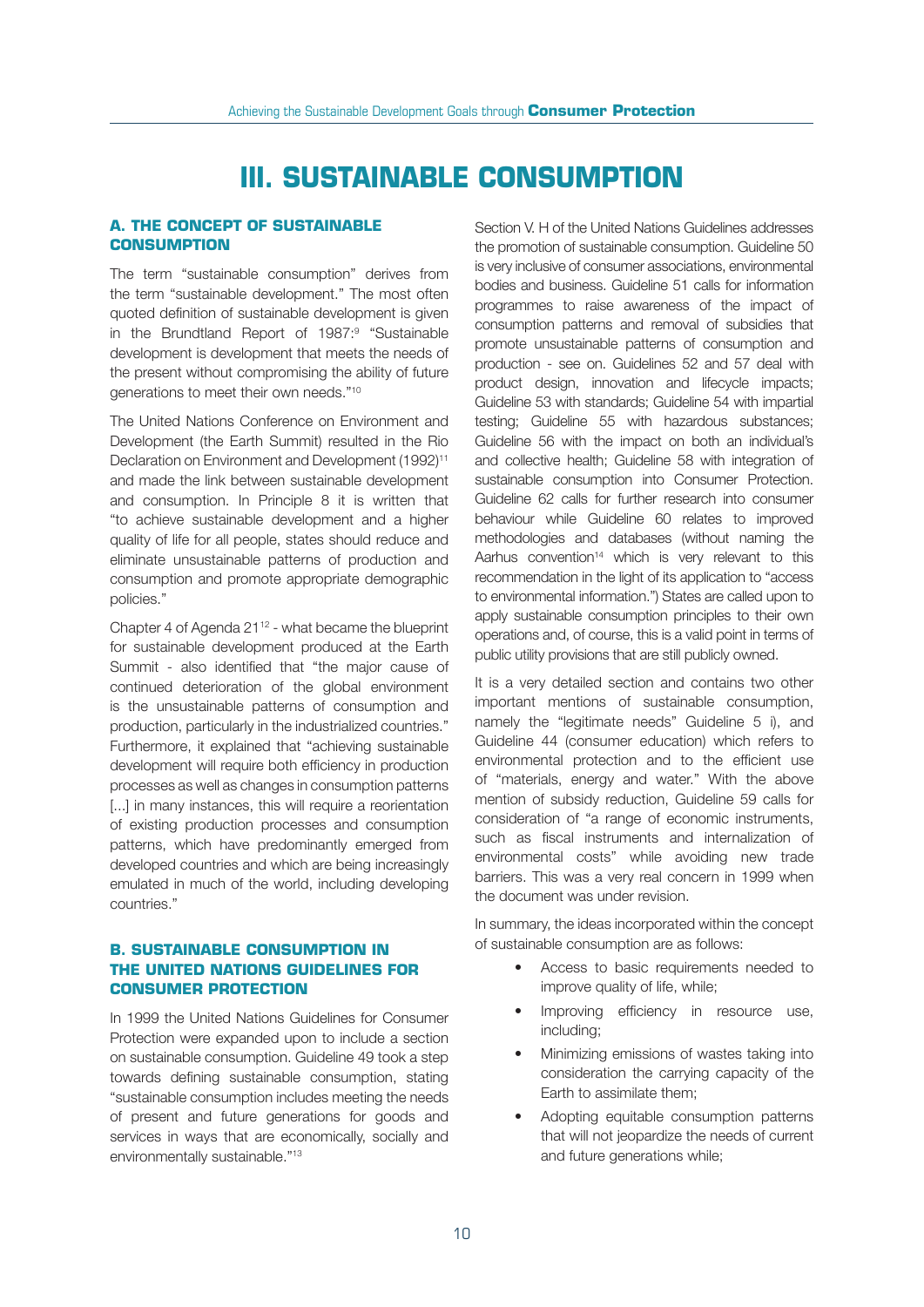• Ensuring equity in consumption within countries and between countries.

#### **C. IMPLEMENTATION BY GOVERNMENTS**

The 2013 UNCTAD survey on the implementation of the United Nations Guidelines<sup>15</sup> points out that "although this issue is a core objective of many governmental policies, in most cases it falls outside the mandate of consumer protection agencies […] most national legislations reserve powers concerning sustainable consumption for environment ministries" (or other dedicated institutions). The report points out that the European Union has been active in this field through various initiatives, inter alia: eco-labelling, European eco-management and audit schemes, "green" public procurement, eco-design, energy labelling, multistakeholder dialogues on environmental claims, environmental footprint methodologies for products and organizations, the car labelling Directive, retail forums for sustainability, sustainable food consumption and production round tables, organic farming and activities against food waste.

The United States Federal Trade Commission (FTC) also has Guides for the use of environmental marketing claims. There seems to be a gap between environmental "consciousness raising" and practical activities. The member survey published by Consumers International<sup>16</sup> at approximately the same time as UNCTAD's Implementation report, found that barely half (53 per cent) of the responding countries (similar in number to those who responded to UNCTAD) required the disclosure of energy consumption of home appliances, even though 62 per cent of countries ran programmes on sustainable consumption and/or production.

Although high-income countries (HICs) reported positively on the presence of many general environmental protection provisions, 27 per cent of the countries in this group had no energy consumption disclosure requirements, although more than 90 per cent did provide guidelines of some kind. A clear majority of low-income country (LIC) Governments recognized the importance of disclosure while stopping short of making it mandatory. From the two surveys it is possible to notice that there is still a long way to go. From both surveys, it is also possible to notice that the environmental dimension of consumption is seen largely through the twin lenses of information and credibility around products that consumers may purchase.

#### **D. THE CONTRIBUTION OF BUSINESS**

Corporations have had to deal with the challenges posed by the environmental movement. The increased visibility of environmental issues calls for disclosure of environmental performance, shareholder activism for socially responsible investing, increased standards and incentives by Governments, requirements for extended product responsibility, and instances of enlightened leadership have all led corporations to address the issue of sustainable development.

There are also business opportunities as companies have realized a wide range of both tangible and intangible benefits from taking into account environmental considerations. These benefits include:

- Improved Financial Performance: Studies have shown a positive correlation between superior environmental performance and superior financial performance. Winning contracts and investment have been the results of better environmental performance;
- Decreased Costs: Through waste reduction, energy efficiency and resource productivity;
- Innovation: Applying environmental principles to design and production.

The corporate response initially focused on the production side, meaning in the reduction of waste and improving process and product design through eco-efficiency. In due course, companies used environmental responsibility as a means of enhancing their reputation or brand image. The role played by consumer magazines which provide comparative information on energy consumption, recyclability and reduced use of hazardous materials along with changing consumer behaviour, no doubt serve to spur developments in this direction.

The establishment of the World Business Council for Sustainable Development (WBCSD)<sup>17</sup> coincided with the Rio Earth summit (1992). It put forward the concept of "eco-efficiency" as the key to sustainable production and the WBCSD has contributed studies ever since based on its members' experiences.18

WBCSD positions are summarized in the publication Catalyzing Change: A Short History of the WBCSD proposing "10 messages by which to operate," namely:

> a. Business is good for sustainable development and sustainable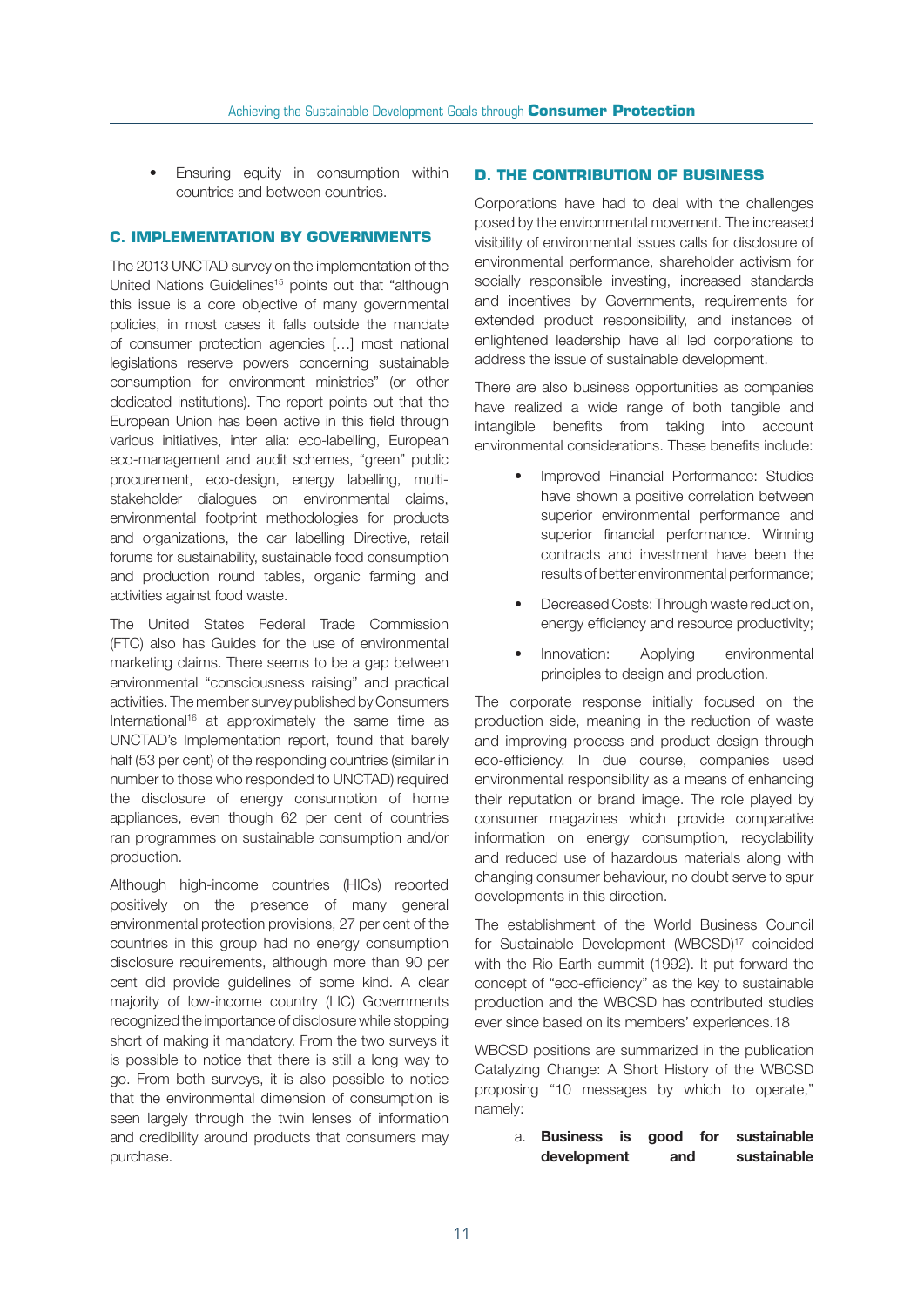development is good for business. Business is part of the sustainable development solution, while sustainable development is an effective long-term business growth strategy;

- b. Business cannot succeed in societies that fail. There is no future for successful business if the societies that surround it are not working. Governments and business must create partnerships to deliver essential societal services like energy, water, health care and infrastructure;
- c. Poverty is a key enemy to stable societies. Poverty creates political and economic instability, and is a big threat to business and sustainable development. By contrast, businesses can lift living standards and eradicate poverty;
- d. Access to markets for all supports sustainable development. Sustainable development is best achieved through open, transparent and competitive global markets;
- e. Good governance is needed to make business a part of the solution. Supportive frameworks and regulations are needed for business to contribute fully to sustainable development;
- f. Business has to earn its licence to operate, innovate and grow. The way business acts and is perceived is crucial to its success. Accountability, ethics, transparency, social and environmental responsibility and trust are basic prerequisites for successful business and sustainable development;
- g. Innovation and technology development are crucial to sustainable development. They provide key solutions to many of the problems that threaten sustainable development. Business has always been, and will continue to be, the main contributor to technological development;
- h. Eco-efficiency doing more with less is at the core of the business case for sustainable development. Combining environmental and economic operational excellence to deliver goods and services with lower external impacts and higher

quality-of-life benefits is a key sustainable development strategy for business;

- i. Ecosystems in balance a prerequisite for business. Business cannot function if ecosystems and the services they deliver, such as water, biodiversity, food, fibre and climate, are degraded;
- j. Cooperation beats confrontation. Sustainable development challenges are huge and require contributions from all parties — Governments, business, civil societies and international bodies. Confrontation puts the solutions at risk. Cooperation and creative partnerships foster sustainable development.

Technology-based companies are increasingly emphasising their environmental credentials. In 2014, Airbnb released a study based on 8,000 hosts and guests, quantifying the environmental benefits of home sharing for travellers, claiming reductions in energy and water use, reduced greenhouse gas emissions and waste and greater use of public transport.<sup>19</sup> Google, through Googlegreen, monitors its environmental footprint, buying energy from wind farms to furnish its energy hungry servers and claiming a 50 per cent energy reduction compared with other servers. It uses solar energy in California, rainwater harvesting in Ireland and LEED certification for its buildings.<sup>20</sup> These initiatives could be described as good business practice in the general interest, and Google aims to send its carbon footprint "beyond zero" by investing in \$2.5 billion in renewable energy projects that will produce far more than their own needs.21

#### **E. THE RESPONSIBILITIES OF CONSUMERS**

Many of the labelling initiatives are appealing to consumers to prefer fair trade prices and pay higher prices for green energy. While entirely laudable on the part of the individuals concerned, it is somewhat perverse that "doing the right thing" should in effect attract a surcharge. To put it another way, polluting products and services such as energy should be more expensive not less if the right price signals are to be harnessed to pursue environmental objectives.

So, the debate has shifted and is no longer just about consumers "voting with their pockets" for products deemed to be environmentally friendly, thus rewarding good behaviour by producers. Consumers themselves also have behavioural responsibilities towards the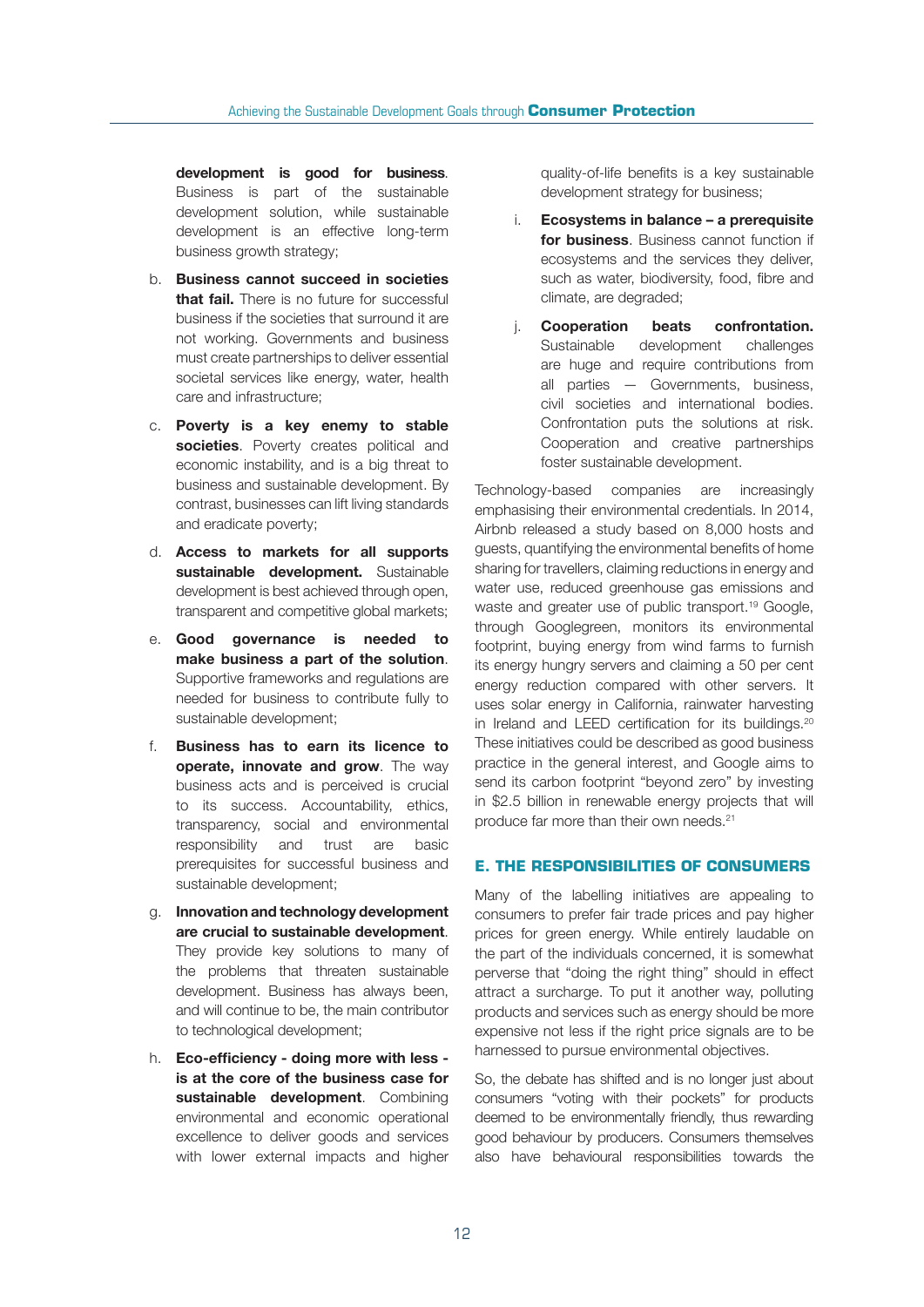environment, which go beyond purchasing "green" goods. For example, they include responsible consumption of water and energy directly by households, not just as factors of production in the products that consumers buy. It calls into question the below cost (that is subsidized) prices of these vital services which have a direct impact on the environment; thus, setting up a whole series of dilemmas on how to shelter the poor from price increases in vital services – a dilemma which will become more acute as connectivity increases.

This has been a particularly difficult conflict for consumer associations to resolve when they have traditionally fought to ensure that consumers get the best value for their money. They may find it contradictory to argue that the best energy-conserving policy is to let fuel and water prices rise. For low-income consumers, even a small increase in prices would impact adversely on their living standards as the study on Greening household behaviour conducted by the Organisation for Economic Co-operation and Development, OECD,<sup>22</sup> highlights, "many environmental policies are likely to have adverse distributional effects" especially for low income households.<sup>23</sup>

The OECD concluded that environmental awareness and civic duty did contribute to consumer decisions; but supply side measures were also needed such as the provision of public transport or energy efficiency measures, especially where "environment-friendly decisions were only weakly driven by household demand." For instance, few households were ready to spend more than 5 per cent over their current electricity bills to use green energy and half were not willing to pay anything. Paradoxically, this finding is contradicted by the willingness to pay substantially higher tariffs than the prevailing ones in poor countries among those consumers who do not have any supply at all.<sup>24</sup> Once they become customers, there may be a "hardening" of their view as such services are integrated into daily expenses. So rather than appeal to altruism, it may be better to search for win-win solutions such as reducing consumption by energy efficiency measures incentivized by cost recovery tariffs. If total bills remain the same as a consequence, the unit tariff is not a problem.

#### **F. FUTURE GENERATIONS**

One of the problems in appealing to consumers to be more sparing in their use of products in order to protect the environment is that it is difficult to make connections between turning the TV standby switch off and improving the lives of people who are thousands of kilometres away and at some undetermined date in the future. It is relatively rare that future generations are "institutionalized" as a party at the negotiation table.

However, such an example exists in the Hungarian Ombudsman for Future Generations<sup>25</sup> which was created in 2007 and stems from the "generic" Ombudsman. The latter was established earlier in 1996 as a body to protect citizens against maladministration and as a defender of fundamental human rights.26 The Parliamentary Commissioner (or Ombudsman) for Future Generations works separately from the other Ombudsman staff, having strong competences to initiate investigations into any issues that may affect a citizen's constitutional right to a healthy environment, or which may have a likely impact on the long-term sustainability of the environment in the broadest sense. The functions of the Ombudsman are reinforced by the Hungarian Fundamental law that gives constitutional protection to natural resources.27 Appeals can equally be made through these channels.

Investigations are based on ex officio interventions as well as on public complaints and petitions. The Ombudsman has intervened on matters as diverse as traffic noise pollution and waste burning, and have raised their concerns for the protection of water resources, drawing attention to the necessity of enforcement of the "polluter/user pays principle." This applies, in particular, to the efficient use of water resources. It has been argued, in several cases, that everyone is entitled to the access of clean drinking water due to its nature as a basic human right. The Ombudsman recently put forward its view that "the institutions that are to serve the protection of fundamental human rights, should take into account the inter-generational specificities of these issues, and should draw them to the attention of society and decision-makers."28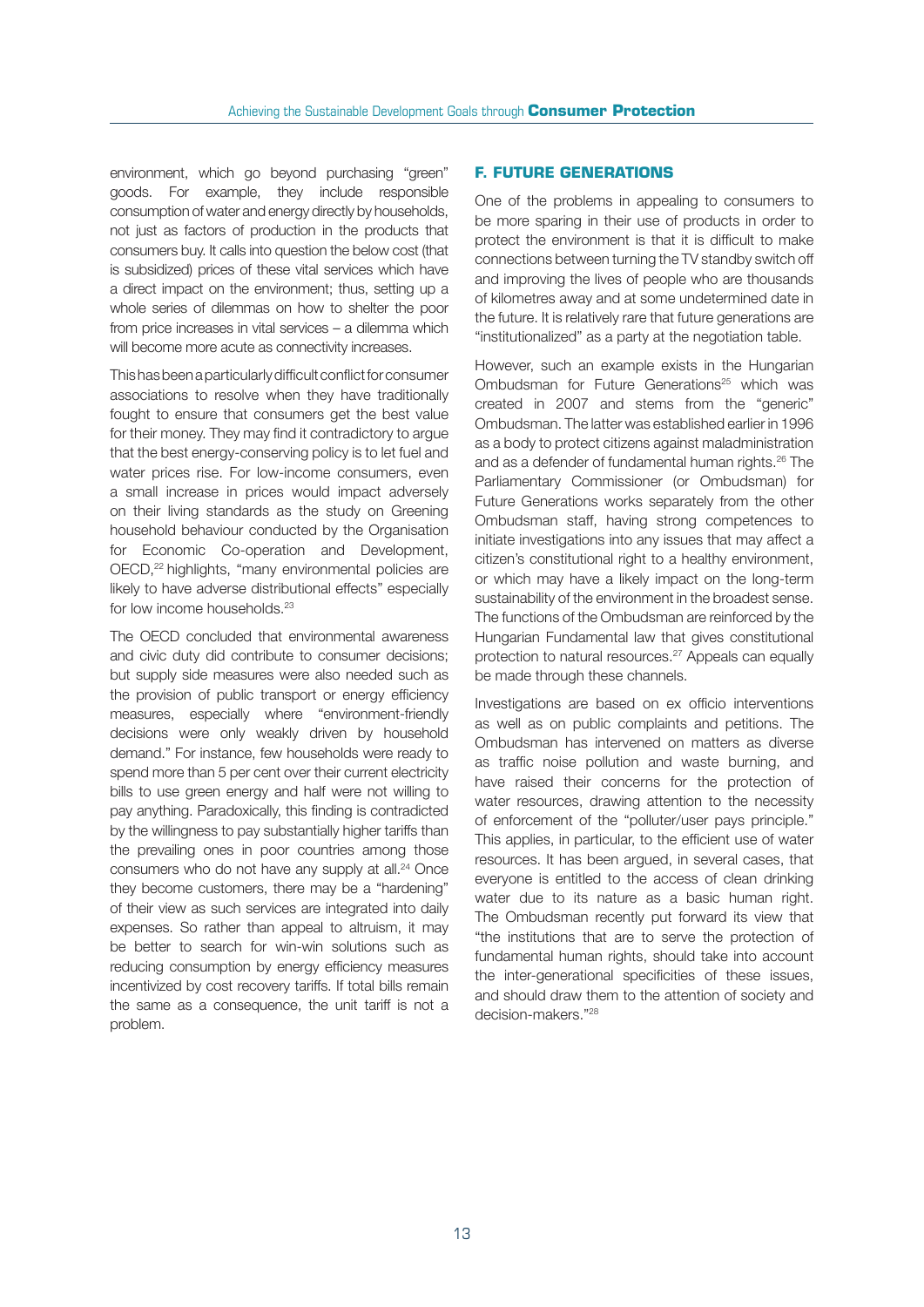### **IV. CONSUMER PROTECTION IN HEALTH-CARE DELIVERY**

#### **A. HEALTH IN THE** *UNITED NATIONS GUIDELINES FOR CONSUMER PROTECTION*

The link between consumers and their health is mentioned by the United Nations Guidelines in the context of dangers to consumer health from goods and services rather than consumers' use of health services. Resolution 70/186 recognizes "the importance of combating substandard, falsely labelled, and counterfeit products which pose threats to the health and safety of consumers and to the environment." Additionally, Guideline 5 c) lists, as a legitimate need, "the protection of consumers from hazards to their health and safety." Guideline 44 lists health as an element of consumer education and Guideline 53, which is part of Section H on "promotion of sustainable consumption," refers to "the development and use of national and international environmental health and safety standards for products and services." Guideline 56, in the same section, was far-sighted when first introduced in 1999 by encouraging Member States to "promote awareness of the health-related benefits of sustainable consumption and production patterns, bearing in mind both direct effects on individual health and collective effects through environmental protection." Finally, Section V. K on "measures relating to specific areas" refers to areas of concern for health such as food, public utilities and pesticides. The nearest that the Guidelines get to regarding health services is the inclusion of pharmaceuticals. But, even here, in Guideline 74 the text concentrates on pharmaceutical products and "integrated national drug policies" rather than the context of health services - on which the Guidelines are silent.

In line with SDG 3, ensuring healthy lives and promoting the well-being for all and at all ages is essential to sustainable development. Significant strides have been made in increasing life expectancy and reducing some of the common killers associated with child and maternal mortality. Major progress has been made on increasing access to clean water and sanitation, reducing malaria, tuberculosis, polio and the spread of HIV/AIDS. However, many more efforts are needed to fully eradicate a wide range of diseases and address many different persistent and emerging health issues.<sup>29</sup>

#### **B. HEALTH AS A BASIC HUMAN RIGHT**

The right to health is recognized in numerous international instruments, including Article 25.1 of the Universal Declaration of Human Rights<sup>30</sup> which affirms that "everyone has the right to a standard of living adequate for the health of himself and his family, including food, clothing, housing, and medical care and necessary social services." The International Covenant on Economic, Social and Cultural Rights<sup>31</sup> provides in Article 12.1 the "right of everyone to the enjoyment of the highest attainable standard of physical and mental health."

The right to health is also recognized, inter alia in:

- Article 5(e)(iv) of the International Convention on the Elimination of All Forms of Racial Discrimination of 1963;<sup>32</sup>
- Articles 11.1(f) and 12 of the Convention on the Elimination of all Forms of Discrimination against Women of 1979;<sup>33</sup>
- Article 24 of the Convention on the Rights of the Child of 1989;<sup>34</sup>
- Article 25 of the Convention on the rights of persons with disabilities of 2006.<sup>35</sup>

The State is seen as bearing the ultimate responsibility to deliver basic services to promote health, prevent illnesses and to ensure and promote a healthy environment. Individual consumers also have moral responsibilities to promote and protect their own health, although not to the extent this can or should be translated into a precondition for treatment. The ECOSOC interpretation cited above occupies common ground with the United Nations Guidelines in including, not only health services, but also areas of context affecting public health such as utilities supplying water, sanitation and energy. The importance of the wider context is discussed in chapter 16 on food and nutrition.

#### **C. PUBLIC HEALTH CONTEXT AND HEALTH-CARE FINANCING**

The wider context regarding public health is well known. For example, investment in water and sanitation in particular can pay huge dividends in terms of public health. The WHO commissioned cost-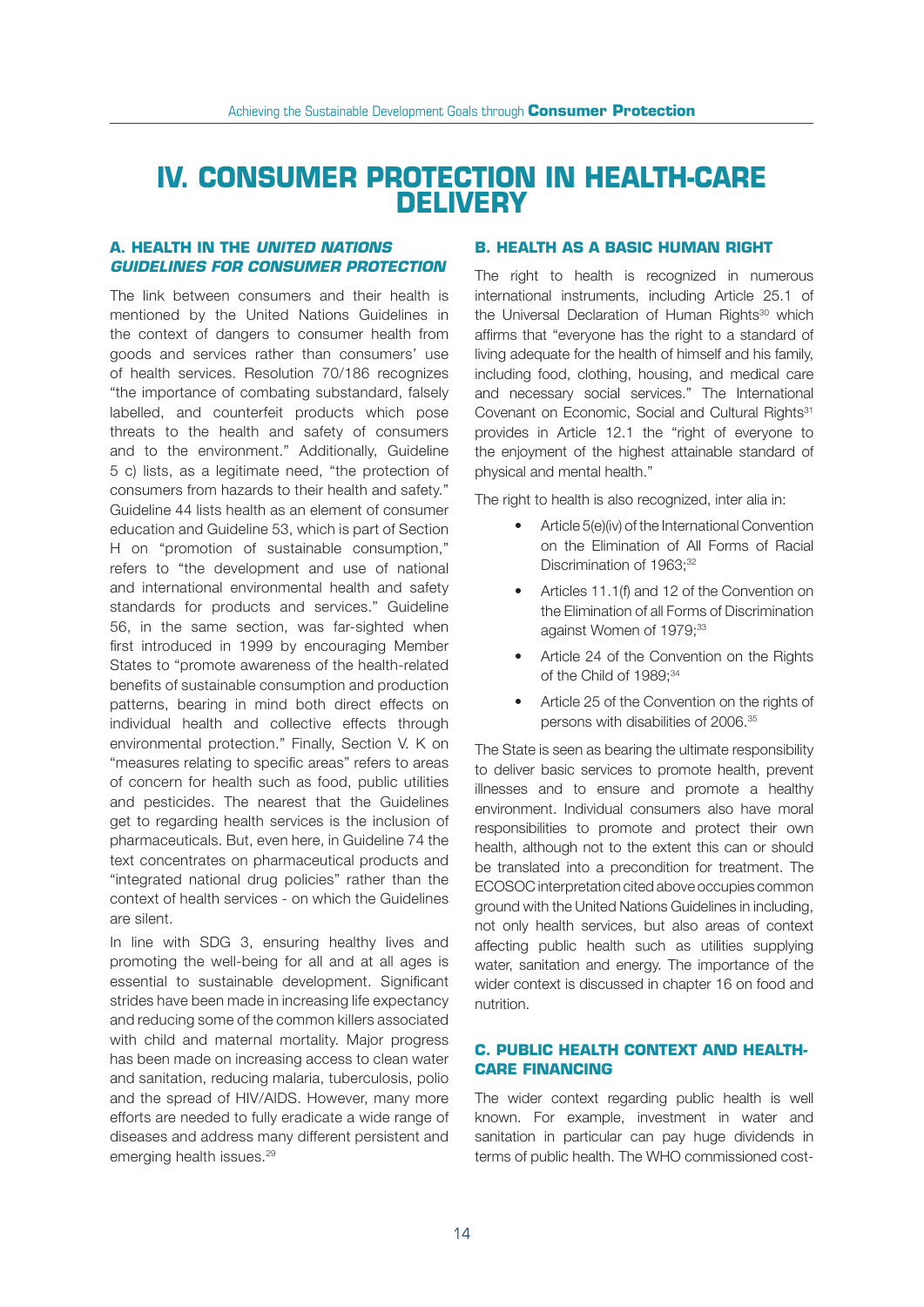#### Box 1: Scope of the right to health care

*The right to health and the right to health care are distinct, and both are important.* 

The right to health contains both freedoms and entitlements. The freedoms include the right to control one's health and body, including sexual and reproductive freedom, and the right to be free from interference such as the right to be free from torture, non-consensual medical treatment and experimentation. By contrast, the entitlements include the right to a system of health protection which provides equality of opportunity for people to enjoy the highest attainable level of health.

The Committee on Economic, Social and Cultural Rights has interpreted the right to health as an inclusive right to:

- Timely and appropriate health care;
- Safe and potable water;
- Adequate sanitation;
- Adequate supply of safe and nutritious food;
- Housing;
- Healthy occupational and environmental conditions;
- Education and health-related information, including on sexual and reproductive health;
- Participation in all health-related decision-making at the community, national and international levels.

*Source: Committee on Economic, Social and Cultural Rights, twenty-second session, Geneva, 25 April-12 May 2000, General Comment No. 14 (2000), The right to the highest attainable standard of health (Article 12 of the International Covenant on Economic, Social and Cultural Rights).*

effectiveness studies from the Swiss Tropical Institute and estimated that each United States dollar invested would give an economic return of between US\$ 3 and US\$ 34, depending on the region.<sup>36</sup>

Even the best health services find it difficult to compete with a poor public health environment such as air pollution, cross-contamination of water and sewage, access to clean energy and food security. Many of the world's health services could be run more economically if greater attention were paid to public health as a generic issue not simply as a medical service.

The WHO *World Health Report* in 2015 showed how resources allocated to health systems are highly unequal. Low income countries (LICs) reported annual expenditure per capita in 2012 of only US\$ 32 compared with a global average of US\$ 1,025 on health spending, and US\$ 4,632 in high income countries (HICs). The Health and Development Research Centre (HLSP) estimates the cost of essential health packages for 2013 of about US\$ 40 per capita. This figure does not include specific "upgrades" such as anti-retroviral therapy (ART) for HIV/AIDS.<sup>37</sup> The LIC figure of US\$ 32 then looks worrying low. Even within the OECD expenditure, figures per capita per annum vary greatly with the United States spending almost US\$ 9,000 per capita per year, Norway and Switzerland just under US\$ 6,000 and with the OECD average at US\$ 3,500. Among the BRICS, the Russian Federation spends about US\$ 1,800 and Brazil US\$ 1,600.

Mechanisms to finance health-care delivery are diverse. They range from general taxation, including donor funded public health programmes in the LICs, compulsory social insurance, private health insurance and direct out of pocket payments. The WHO *World Health Report* indicates clearly the importance of social security payments in health systems of those countries that can afford to set them up. The global percentage is 59 per cent, demonstrating the pivotal role of social security. Two thirds (66 per cent) of Government expenditure on health comes from social security budgets in the HICs but it only accounts for 3 per cent in the LICs. Overall, the correlation of national income and resources spent on health far outweighs the differences in methodology of funding. So, the central Government contribution to health spending (58 per cent) is notably higher in the HICs at 61 per cent than in the LICs and LMICs - both below 40 per cent. Conversely the LIC and LMICs both exceed 60 per cent for private outlays.<sup>38</sup>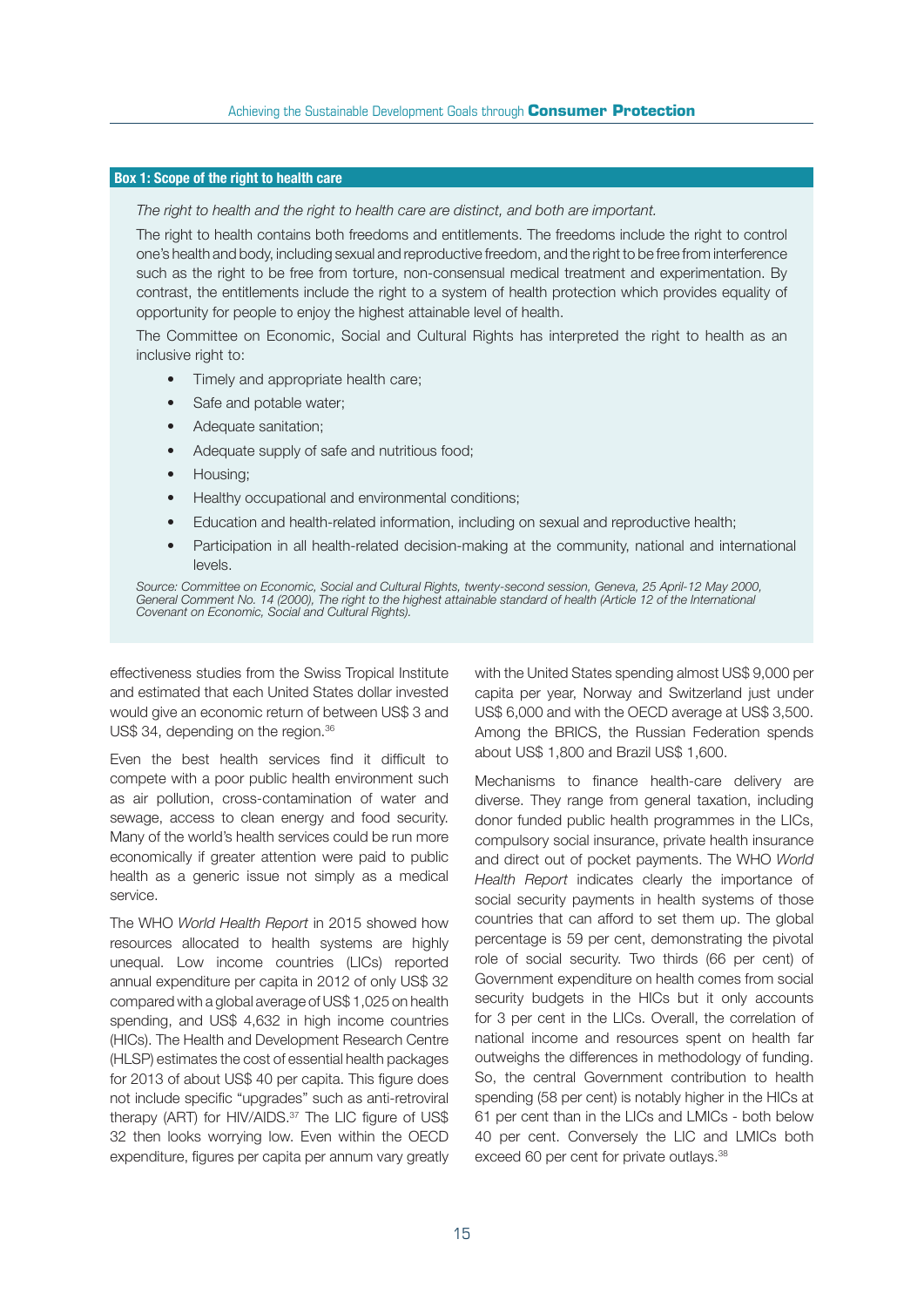There is clearly a need to ensure that those who cannot pay are not denied access to care. But means tests are likely to face the problems discussed in chapter 15 on utility services, including high administrative costs. The Millennium Development Goals have seen successful achievements (for example regarding malaria) and these would appear to be based on systematic programmes rather than individual entitlements. Models from the welfare States cannot simply be transferred, at least not quickly. In the poorest countries, general programmes and "contextual" public health measures are essential.

#### **D. ESSENTIAL MEDICINES**

#### 1. Access to medicines

To uphold access to affordable, quality medicines, laws pertaining to pharmaceuticals, including intellectual property rights and rational drug treatment, should be made consistent with the promotion and realization of public health objectives. As already noted, the United Nations Guidelines cover pharmaceutical products in Section V.K.

A significant number of health-care systems are failing to meet the target 8e) set out in the Millennium Development Goals of providing access to affordable essential drugs.39 For low income countries, pharmaceuticals represent around 30 per cent of their health budget.40 However, the WHO estimates that the poorest 71 per cent of the world's people across LICs and LMICs benefit from a mere 11 per cent of the medicine expenditure. (Conversely, HICs account for 79 per cent of global pharmaceutical expenditure). Affordable essential drugs are only available for one third of people in the public sectors and two thirds in the private sector, where prices may vary from 2.5 to 6.5 times the international reference price.

The problem of lack of access is particularly acute in least developed countries that do not have the professional, financial and technological resources to undertake the manufacturing of medicines. Lack of an adequate domestic market size compounds the problem. All the LDCs and the vast majority of the developing countries do not have the capacity to produce therapeutic ingredients for the manufacture of pharmaceutical products. Most of these are also unable to produce finished products from chemical intermediates.

#### 2. Drug prices and intellectual property

United Nations Guideline 74 refers to "licensing arrangements" as part of the range of instruments available for the development of "integrated national drug policies." It recommends that "measures should also be taken, as appropriate, to promote the use of international non-proprietary names for drugs, drawing on the work done by the World Health Organization."

One of the obstacles to universal access to medicines is the high price of patented medicines compared with their generic equivalents. The protection of intellectual property rights in the pharmaceutical field falls under the WTO Agreement on Trade Related Aspects of Intellectual Property Rights (TRIPS) of 1995.<sup>41</sup>

The TRIPS agreement was based largely on existing intellectual property law but its inclusion in the GATT negotiations (which preceded the establishment of the WTO) brought to bear the possibility of trade sanctions under the dispute settlement machinery.

At the time of the Doha negotiations in 2001, the world was going through a health emergency with the epidemic of HIV/AIDS. Article 31 of the TRIPS allows for compulsory licensing<sup>42</sup> authorized by Government, but only where the party applying for a licence has tried to negotiate a voluntary licence with the patent holder on reasonable commercial terms. Only if that fails can a compulsory licence be issued, and even when a compulsory licence has been issued, the patent owner has to receive "adequate remuneration." In extreme emergencies the voluntary negotiation phase can be by-passed and compulsory licensing instigated from the outset, while still requiring adequate remuneration to be paid.

The Doha declaration on TRIPS and public health evolved into an agreement at the Hong Kong (China) WTO summit in 2005 and clarified the flexibility of WTO members to define the occasions of need for compulsory licenses. The core Doha agreement included the following provisions:

- Each member has the right to grant compulsory licences and the freedom to determine the grounds upon which such licences are granted:
- Each member has the right to determine what constitutes a national emergency or other circumstances of extreme urgency, it being understood that public health crises, including those relating to HIV/AIDS,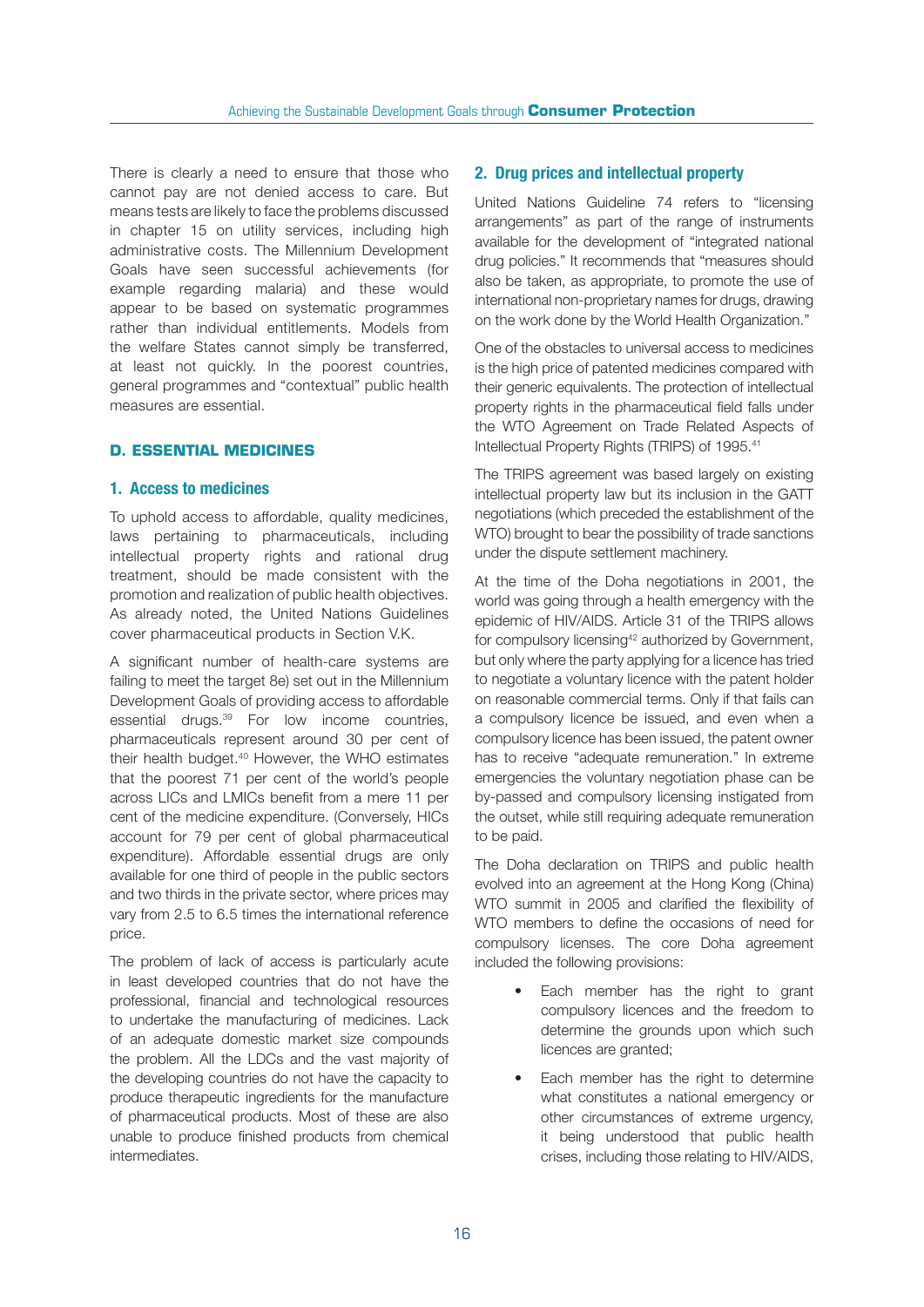tuberculosis, malaria and other epidemics, can represent a national emergency or other circumstances of extreme urgency;

Recognition that WTO members with insufficient or no manufacturing capacities in the pharmaceutical sector could face difficulties in making effective use of compulsory licensing under the TRIPS Agreement.<sup>43</sup>

The position of the WHO is that "regardless of whether or not they are used frequently, provisions for compulsory licensing are needed, because they will encourage the patent owner to behave correctly.<sup>44</sup> They give a sign to the patent owner that in the case of abuse of rights and/or non-availability of the product, a third party could be allowed to use the invention; this prevents malpractice and misuse of the monopoly rights. In fact, one of the most important aspects of a compulsory license system is its impact on the actual behaviour of the patent owner. Therefore, it is a necessary element in any intellectual property law. However, to ensure the system can be used effectively, it is important to carefully state the grounds and conditions for its use in the national legislation; these should include its use for reasons related to public health."

Thailand, Brazil, Malaysia, Indonesia and India have all granted compulsory licenses.45 India has also prohibited patents where the year of first global filing was before 1995.

The idea has been advanced that patents could be bought out by an international body such as the WHO, or a Foundation, so that the drug can then be distributed without legal issues and without limitation to a single drug in a single country.<sup>46</sup> The vast majority of patented drugs are made in OECD countries (OECD estimates that just 9 countries account for 80 per cent of the global value), and the top ten pharmaceutical companies account for nearly half of all global sales. Conversely, the vast majority of the world's population that suffers from chronic and infectious diseases lives in non-OECD countries, comprising greater than 84 per cent of the population. Generics currently account for only about 14 per cent of the global value, although they amount to 45 per cent of products sold in the United States, Germany and the United Kingdom.47 The current mismatch of supply and (unmet) demand suggests that by selling drugs to non-OECD countries at production cost or generic prices, the public health benefit and extra sales would substantially outweigh the lost revenue so as not to reduce incentives for pharmaceutical innovation.

#### 3. Rational drug use

The stance taken by the WHO is that "rational drug use depends heavily on selecting essential medicines that reflect the best combination of efficacy, safety and comparative cost-effectiveness."48 The selection of essential medicines should be evidence-based and free from commercial influence.

Following the model introduced by Sri Lanka for a national formulary, which the State Pharmaceutical Corporation used to buy drugs on bulk order, the WHO encouraged the development at national level of Essential Medicines Lists. Most responded by 2000 and, at the time of writing, 95 per cent of developing countries have published lists, 86 per cent of which have been reviewed within five years. The initial model WHO lists:

- Focuses on pharmaceutical efforts on priority conditions and quality medicines that are the most cost-effective, safe and affordable;
- Is a model for national Governments and institutions to be used as a basis for creating their own national formularies;
- Is relevant for developing countries where commercial and promotional materials are the only available source of drug information for health workers, prescribers and patients.

The selection process is directly tied to treatment guidelines with systematic review of the clinical evidence for proposed choices. The findings are made publicly available in advance for decisionmaking meetings, allowing all stakeholders - including consumer organizations and patient advocacy groups - to comment on the List and the proposed changes. The United Nations Guideline 74 refers to the work and recommendations of the WHO such as certification and information systems.

#### 4. Adverse Drug Reaction (ADR) monitoring system

It is estimated that in some countries 10 per cent of all hospital admissions are due to ADRs. Consumers and health authorities need to arrive at a consensus on concepts of "safety," "quality," and "rational use" of drugs. For this, there is a need to chronicle and gain more knowledge about the quality, safety and cost-effectiveness of medicines made available in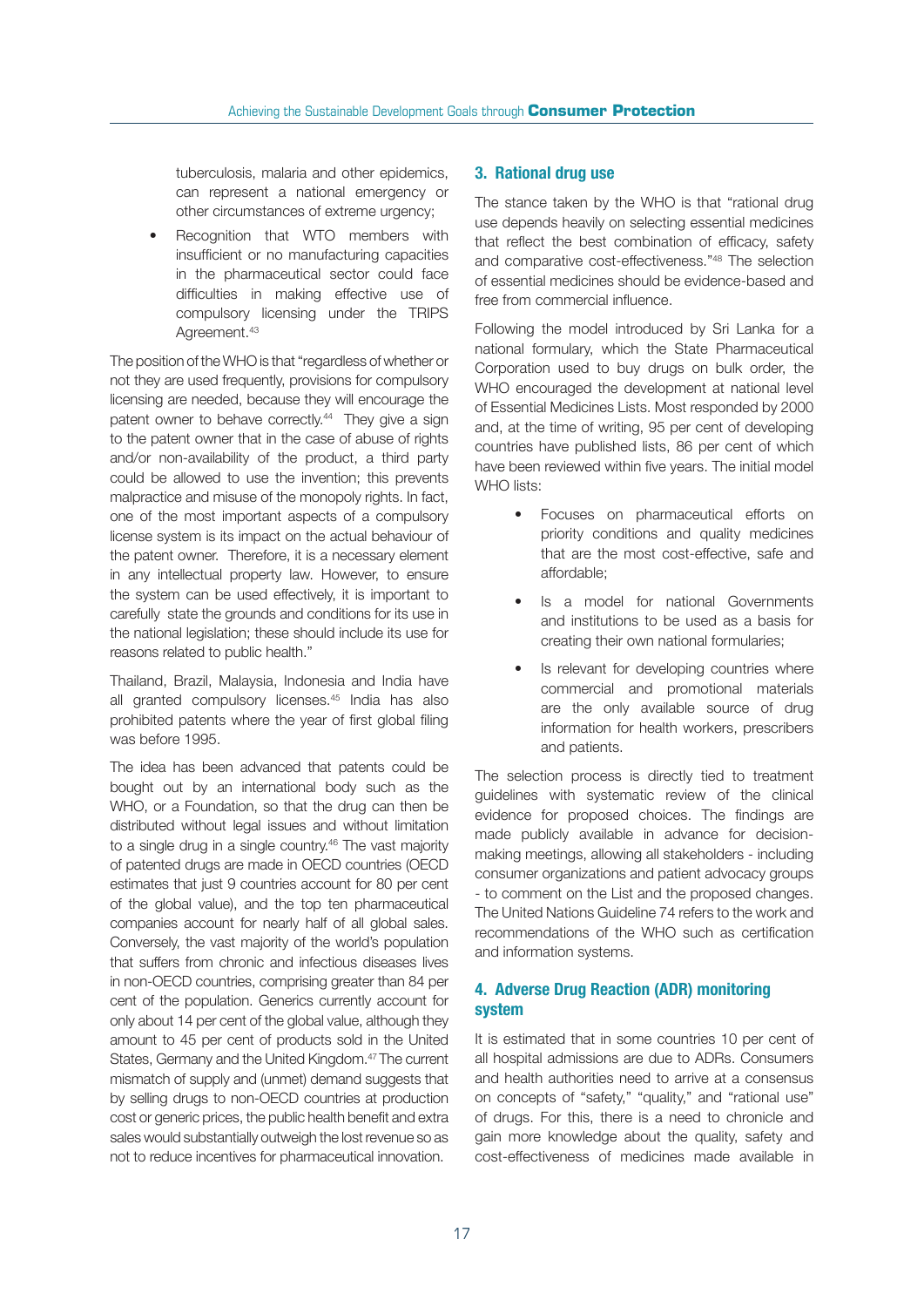any given country. It is, therefore, necessary to put in place a system to monitor and examine adverse drug reactions. The ADR Monitoring System should:

- Be accessible to everyone;
- Involve the end-user, namely the consumer, of medicinal products both as a reporter of adverse effects and as a partner in the work for safe and rational use of medicines.

Unfortunately, many developing countries, in particular the least developed, do not have in place such a system. One way to overcome this is to use the databank maintained by the World Health Organization Programme for International Drug monitoring.

#### **E. PATIENT RIGHTS**

Part of improving the relationship between healthcare providers and users of the services has been the development of the Charters of Patients' Rights. For patients, such charters can provide valuable instruments in their campaigns for greater equality and participation in the care of their health, making them more aware of their entitlements. For health workers, a charter serves as a guideline to further strengthen professional codes of ethics and conduct.

The key issues that need to be addressed in any declaration of patients' rights are reasonably well established internationally and include rights to:

- Health Care and Humane Treatment;
- Choice of Care:
- Acceptable Safety;
- Adequate Information and Consent;
- Redress of Grievances:
- Participation and Representation;
- Health Education;
- Healthy Environment.

The partnership between properly informed and educated patients/consumers and health-care providers, can make an essential contribution to the quality of health care when it involves feedback mechanisms to enable health-care providers and health-care systems to constantly improve.

#### **F. CRITERIA FOR ASSESSING HEALTH-CARE DELIVERY**

Many countries are making changes to the manner in which they deliver health care. The following is a set of desired goals that may be used as criteria to evaluate proposed changes to health-care systems.

#### 1. Comprehensibility

An important criterion, indeed a pre-requisite to any proposed change, is that it be presented in such a way that the proposal and its major effects can be readily comprehended by consumers in two respects:

- a. The proposals must be clear in terms of the proposed changes, their effects and costs. General terms like "more equity," "contributing to better health," and "expanding options" must be translated into details which are easily understood;
- b. When a proposal is finally implemented, the consumer must be able to understand what rights and benefits, choice of services, and recourse in case of dispute are available.

#### 2. Consumer participation

This relates to the role of patients and communities in the setting of policies and standards for health care and ascertaining that these are met.

Consumer participation needs to be at all levels. At the national level, representatives of the consumer interest need to participate in the development decisions, and in setting standards and guidelines for regional and local consumer participation. At the local level, consumer input should be facilitated on the style and substance for the delivery of care, the maintenance of its quality and the types of services that are to receive preference.

#### 3. Eligibility

The basic principle is that governments need to assure all citizens that their health care will at no time be compromised. This principle, however, does not preclude the requirement that private employers contribute to any health-care fund, or that individuals obtain extra-cover from private insurance arrangements. Public facilities must continue to be made available to all persons, designed to include those individuals and families who cannot afford private coverage. Age, sex and sexual orientation, race, religion, politics or place of residence should not be factors limiting access to the required level of medical care. No pre-existing medical condition should limit a person's eligibility in any proposed health-care plan.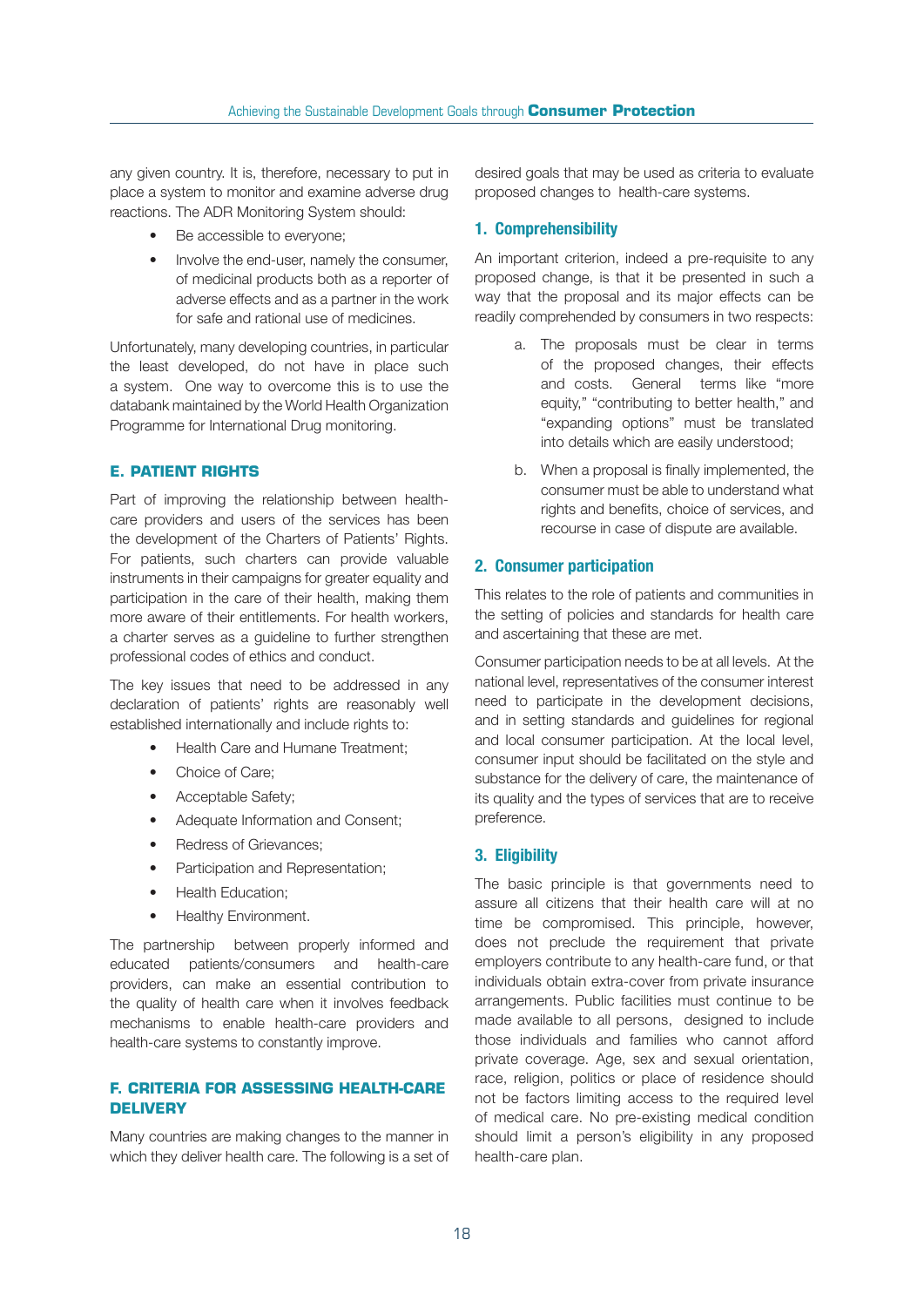#### 4. Comprehensiveness and continuity of services

Public provision of health services should be comprehensive in the range of services provided. The fundamental guiding principle should be that lack of ability to pay should be eliminated as a barrier to required/necessary health care. Special and heavy emphasis must be placed on preventive care and on health maintenance programmes, particularly those which focus on health education and formulation of good health habits, on early reporting of remediable symptomatic diseases and screening for prompt treatment of diseases.

#### 5. Accessibility and availability of services

Eligibility and coverage are in many ways legal concepts because a person eligible for coverage may in practice be excluded from the benefits for various reasons, including distance to the required facilities. There are a number of aspects regarding accessibility and availability of services that must be taken into account. Firstly, there has to be an equitable geographic distribution of health-care facilities. Secondly, there must be efforts to minimize the institutional and personnel barriers that preclude optimal utilization of facilities. Large complexes and dehumanized institutions can discourage patients from using them. Personnel barriers which create economic, cultural or ethnic divides between health professionals and their patients, hamper effective communication.

#### 6. Quality control

Any national health programme must have systems of quality control in place. This is necessary both for efficiency (i.e. the economy with which inputs are used to produce specified outputs), and for effectiveness (i.e. the degree to which specified goals are reached) and will be assessed when health services are periodically evaluated. Any national health programme must, therefore, specify the authority entrusted to effect quality control, and also the methods that will be employed to ensure effectiveness.

#### **G. HEALTH AND CONSUMPTION**

#### 1. Non-communicable diseases

Following on from a patient's rights, many will say that there are also some patient's responsibilities and these include consumption patterns. In turn,

this reflects marketing, especially to children. Of note here, the United Nations Guidelines do not usually include provisions for control of marketing of particular products.49 However, the WHO guidance on tobacco (see Box 24 below), or alcohol advertising is relevant as is the increasing concern about "junk food" and the massive and worldwide increases in obesity.

According to the WHO *World Health Report* 2015, global prevalence of obesity (excluding non-obese overweight) was almost 11 per cent for men and 15 per cent for women.50 There is some truth in the perception that this is mainly a developed country problem for the figures are far higher in the HICs (23 per cent of men and 24 per cent of women). But obesity is far from absent in MICs (especially UMICs – 10.5 per cent and 16 per cent men and women), and even in LICs, 2.2 per cent for men and 7.3 per cent for women. These percentages actually translate into large numbers. Without doubt there are underlying cultural factors as there are wide variations between countries with similar income levels. For example, consider the significant difference in levels of obesity between the United States at 70 per cent and Japan at 23 per cent. The Pacific islands are odd cases as they are not HICs but are home to some of the highest levels of obesity in the world - 47 per cent for men in the Cook Islands and 55 per cent for women.

The prevalence of tobacco use is more uniform across country groups with the global figure over the last 15 years being 36 per cent male and 7 per cent female.51 The UMIC levels for men are 43 per cent with LMICs and HICs about the same at 32-33 per cent with LICs at 30.5 per cent. One interesting detail is that adolescent girls between the ages of 13 to 15 years smoke more than women over 15. This is, perhaps, an indication that concerns about the adverse effects on child-bearing and rearing reduce consumption levels. Prevalence is relatively high among the countries of the former Soviet Union and it will be interesting, therefore, to see the effects of the recent advertising ban, together with other restrictions on smoking, across the Russian Federation.

Regarding alcohol consumption, there is a straight correlation between income levels within a certain country and consumption. The global average for those over 15 years old of 6.2 litres of pure alcohol per capita, per year, is exceeded by HICs whose average is 10.3 litres with levels declining to 3.1 in the LICs according to the income scale.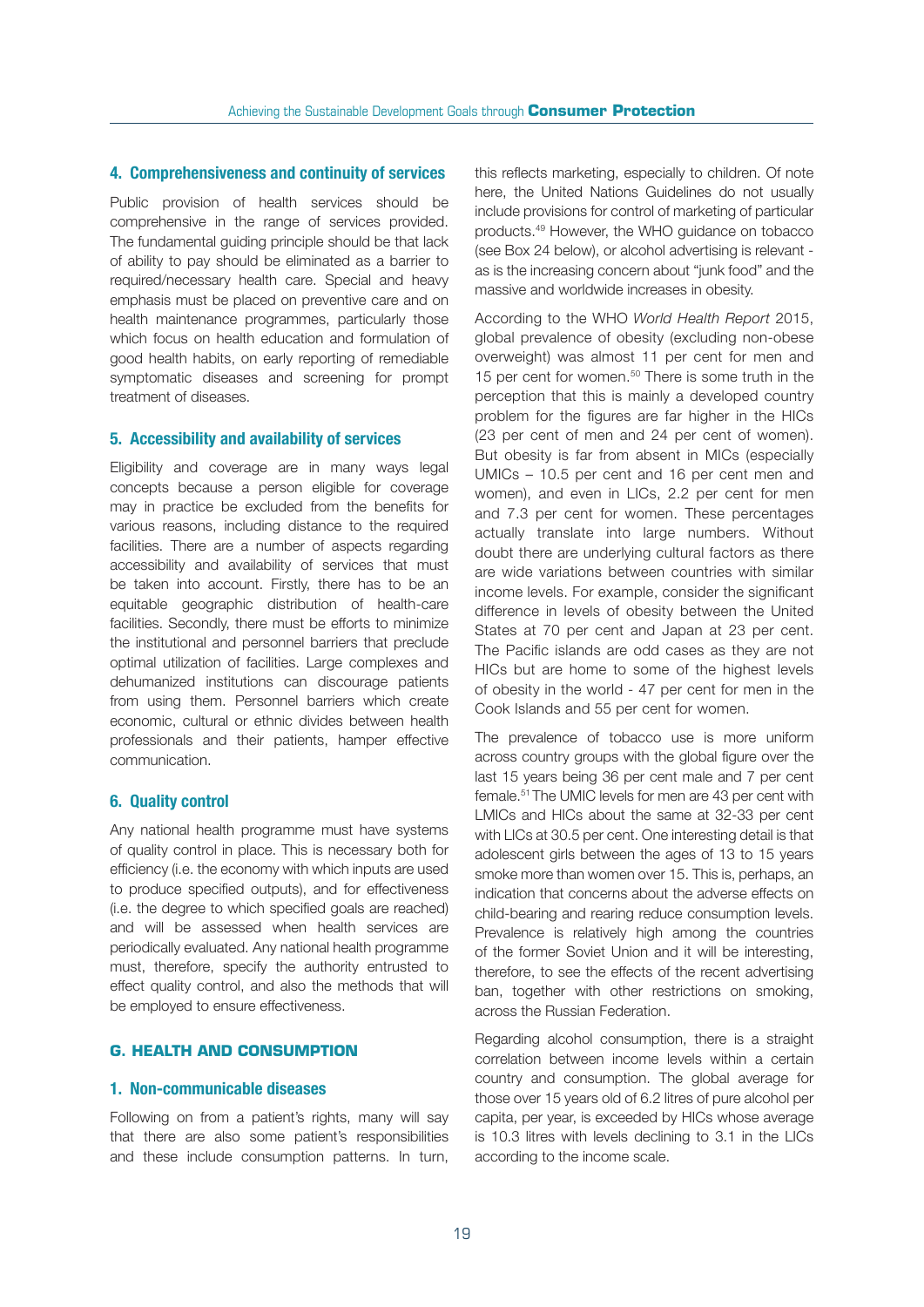Ever greater attention is being paid to tackling noncommunicable diseases (NCDs). According to the WHO Action Plan,<sup>52</sup> more than 36 million people die annually from NCDs (63 per cent of global deaths), including more than 14 million people who die between the ages of 30 and 70. Low and middleincome countries already bear 86 per cent of the burden of these premature deaths. The WHO Action Plan targets include:

- 25% reductions in mortality from cardiovascular and respiratory diseases, cancer and diabetes;
- 10% reduction in the harmful use of alcohol;
- 10% reduction in harmful inactivity;
- 30% reduction in salt intake;
- 30% reduction in prevalence of tobacco use in the over 15 years age group;
- 25% reduction in prevalence of high blood pressure;
- A halt in the rise of diabetes and obesity; (involving reductions in energy intake from saturated fatty acids, increase in fruit and vegetable consumption, and reductions in cholesterol);
- 50% eligibility for drug therapy to prevent heart attacks and strokes;
- 80% availability of basic technologies and essential medicines (including generics) required to treat NCDs.

The list of measures suggested include: advertising and marketing bans on alcohol and tobacco (this involves higher taxation so as to reduce affordability, health environment measures such as the legal enforcement of smoke free areas); food taxes and subsidies to promote healthier foods; screening for cervical cancer; and the prevention of liver cancer through hepatitis B immunisation. Tobacco has been subjected to marketing controls for some time now and the Framework Convention - shown below in Box 24 - has a higher legal status than the Action Plan. Legal measures are recommended for consideration and it is notable that measures such as taxation are now underway for sweetened beverages where a 10 per cent tax has already taken effect in Mexico. Incidentally, plans to do the same have been announced in the United Kingdom.

#### 2. Antibiotic resistance

Antibiotic resistance is another issue where overconsumption is involved and needs to be reassessed.

#### Box 2: The Framework on Tobacco Control (FCTC)

Tobacco is a particularly unusual product in that it harms its users even when used as intended and a very high proportion of smokers take up the habit during their adolescence.<sup>53</sup> Furthermore, whatever the best endeavours of international bodies, their budgets are always likely to be outspent by the advertising industry. The World Health Organisation's programme budget for 2016-17, for example, has a proposed budget of \$340 million for the non-communicable diseases programme, and \$382 million for the programme "promoting health through the life course."54 In contrast, and according to the Federal Trade Commission of the United States, advertising and promotional expenditure for cigarettes was worth \$8.984 billion in 2013.<sup>55</sup>

Faced with such pressures and in the light of emergent medical findings, in May 2003, the World Health Assembly officially adopted the Framework Convention on Tobacco Control (FCTC). It requires cigarette packets to carry health warnings that are large, clear and visible covering at least 30 per cent, or ideally 50 per cent or more, of the principal display areas. It also restricts smoking in work places and prohibits sales to minors.<sup>56</sup> The FCTC rapidly reached its ratification target when it took effect in 2005 after having been signed by 168 countries. It was the first treaty to be accepted under WHO Article 19 (requiring a two thirds majority for the adoption of conventions), and seeks to ban all tobacco advertising, promotion and sponsorship in countries where there are no constitutional limitations. This last point relates to free speech or "commercial expression" and was one of the justifications presented for non-ratification in some jurisdictions. As of 2014, seven states had signed but not yet ratified, including Argentina, Cuba, Switzerland and the United States. The largest country among the nine non-signatories was Indonesia.<sup>57</sup> *Sources: UNCTAD, WHO.*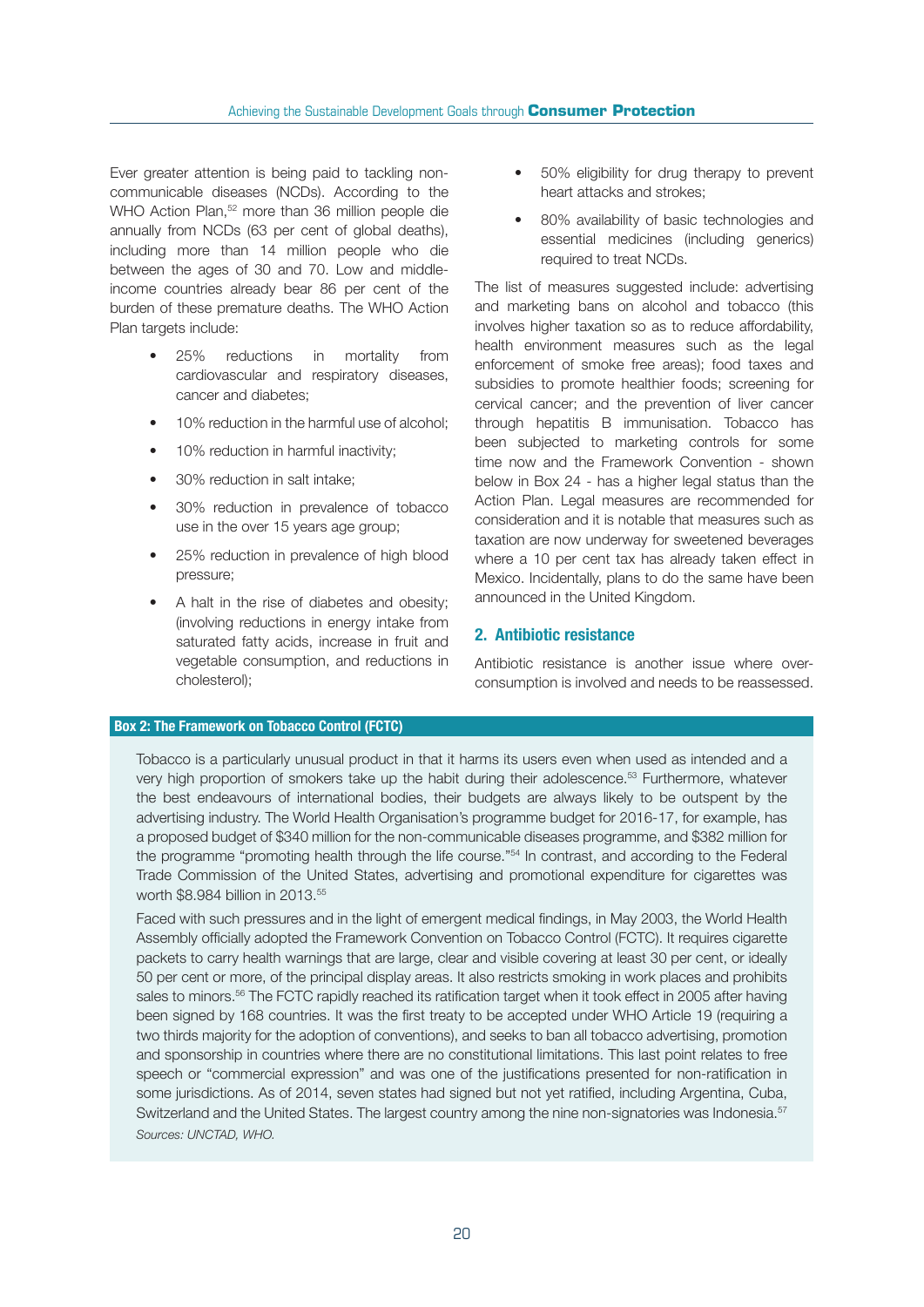This is even more complex than the examples above. On the release of its report titled, "Anti-microbial resistance: global report on surveillance," WHO stated in April 2014 that "antimicrobial resistance develops when an organism (bacteria, fungus, virus or parasite) no longer responds to a drug to which it was originally sensitive. This means that standard treatments no longer work." The report went on to state how "this serious threat is no longer a prediction for the future, it is happening right now in every region of the world and has the potential to affect anyone, of any age, in any country. Antibiotic resistance—when bacteria change so antibiotics no longer work in people who need them to treat infections—is now a major threat to public health." Certain diseases are already untreatable with older antibiotics and resistance can spread between similar types of medicines. For example, the report explains, "globally, 3.6% of new tuberculosis cases and 20% of previously treated cases are estimated to have multidrug resistant tuberculosis with much higher rates in Eastern Europe and Central Asia. Among multidrug resistant tuberculosis patients who started treatment in 2010, only 48% were cured after completion of treatment."

Disquiet about the issue is spreading from scientific experts to a wider public. Consumers International made antibiotics their theme for World Consumer Rights Day 2016 targeting the global restaurant chains, and WHO Director General Margaret Chan has asked consumer groups and civil society to play an active role in combating antibiotic resistance.

In May 2015, the World Health Assembly endorsed the WHO's Global Action Plan containing the following strategic objectives:

- Improving awareness of anti-microbial resistance;
- Strengthened surveillance and research;
- Reduction of infections requiring treatment;
- Optimisation of use of anti-microbial agents;
- Investment in new medicines, diagnostic tools and vaccines.

The Plan suggests stronger accreditation for dispensing as well as the development of standards through Codex Alimentarius, and further development of Essential Medicines lists.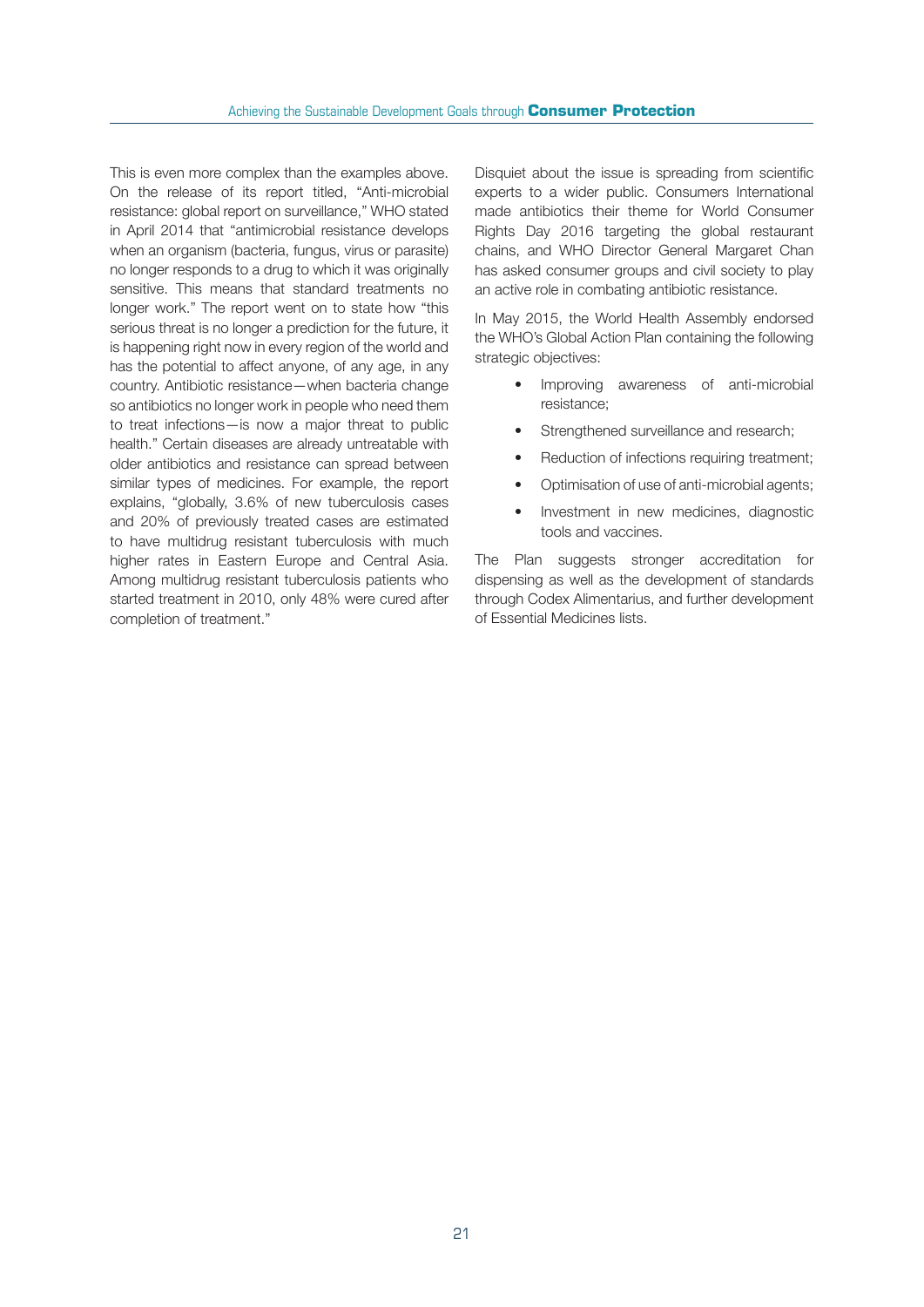## **V. CONCLUSION**

Consumers are at the heart of the economy and they can play an important role in a country's economic growth and development. Consumer trust is crucial for the expansion of economic activities. Consumers should be empowered and encouraged to make informed, sustainable and healthy choices. They are increasingly aware of the environmental impact of their acquisitions and should be educated towards a more sustainable consumption behaviour.

The participation of consumers is, hence, paramount to ensure a more sustainable and inclusive development. Governments should consider improving their consumer protection laws and policies to better fulfil their commitments of Agenda 2030 and, in turn, consider the consumer protection dimension while devising and implementing their development strategies.

As this publication shows, consumer protection can be a major contribution to meeting the Sustainable Development Goals. This is particularly true for developing countries and economies in transition where efforts to empower consumers can help leapfrog development stages.

Sustainable consumption and health-care delivery are two of the consumer protection domains that are more closely related to development policies.

The United Nations Guidelines for Consumer Protection are the only comprehensive international instrument in the field of Consumer protection, addressing not only member States but also engaging different stakeholders in the implementation of consumer policies. The Guidelines include recommendations regarding national policies for consumer protection by providing a checklist of adequate legal and institutional setting that will work as a key reference for member States.

UNCTAD, as the focal point for consumer protection issues within the United Nations system, is fully committed to promoting consumer protection and encouraging member States to adopt, to improve and to effectively implement consumer protection in the provision of public and private goods and services in collaboration with businesses and civil society and to create awareness of the formidable potential of this public policy as a tool for achieving economic growth and inclusive and sustainable development.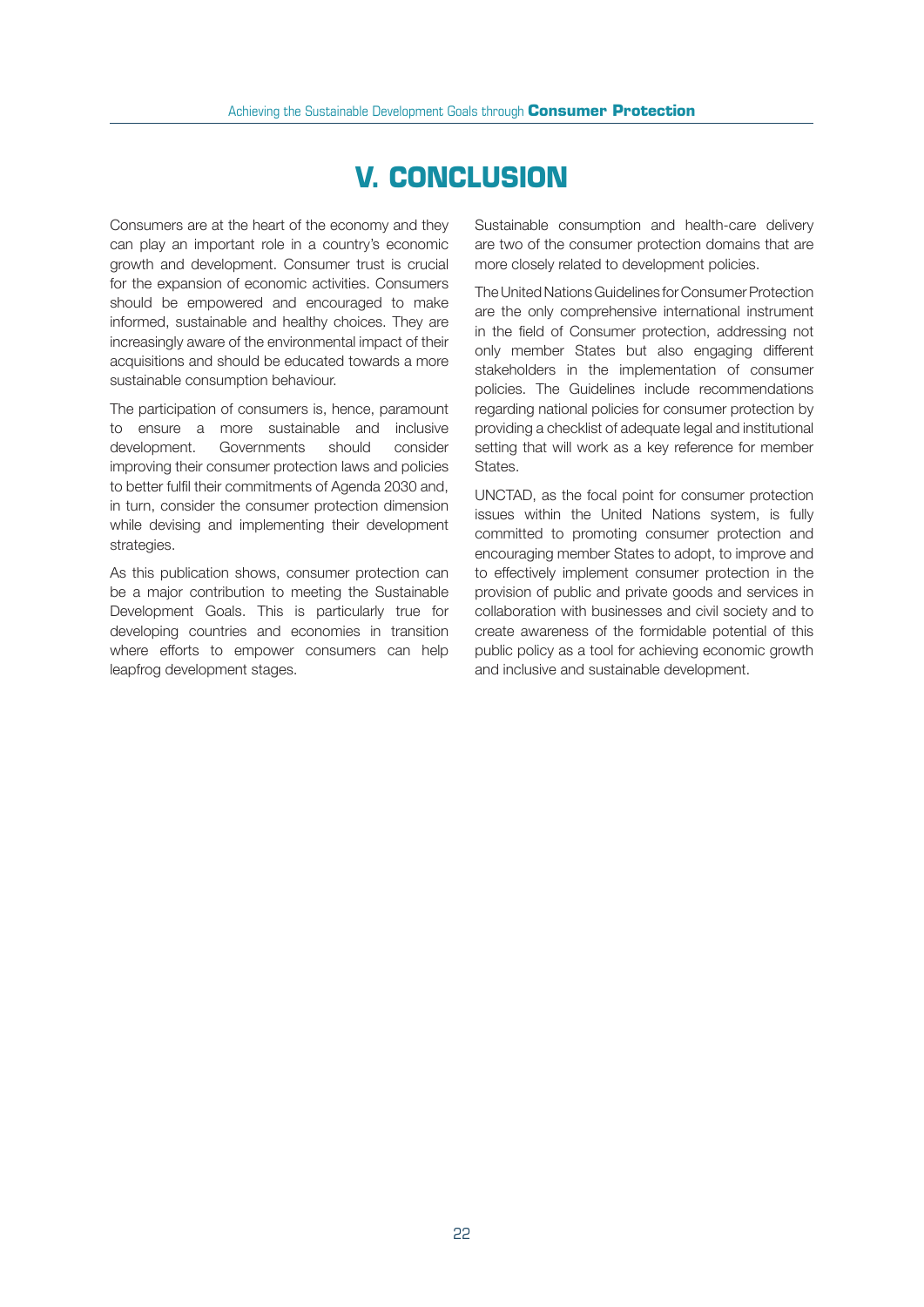

- 1. A/RES/70/1.
- 2. A/RES/70/186. UNCTAD published the Guidelines as Document: UNCTAD/DITC/CPLP/MISC/2016/1 and available here http:// unctad.org/en/PublicationsLibrary/ditccplpmisc2016d1\_en.pdf. "The terms "UNGCP" and/or "Guidelines" are used to apply to the full set of guidelines in this manual. Sections of the UNGCP are referred to as appropriate."
- 3. https://sustainabledevelopment.un.org/resourcelibrary.
- 4. UNCTAD, 2017, revised and forthcoming *Manual on Consumer Protection*.
- 5. General Assembly Resolution 70/186 of 22 December 2015.
- 6. United Nations, 2015, *Transforming our world: the 2030 Agenda for Sustainable Development. A/RES/70/1*. See also Consumers International, September 2015, *The role of consumer protection in meeting the SDGs.* This analysis is informed by this research.
- 7. Kirk R. Smith*,* 2005, *Indoor air pollution: update on the impacts of household solid fuels*. In *Environment matters at the World Bank*  (Annual review, WB 2005); A. Eberhard, O. Rosnes, M. Shkaratan, H. Vennemo, 2011, *Africa's Power Infrastructure: Investment,*  Integration, Efficiency (World Bank, Africa Infrastructure Country Diagnostic).
- 8. https://unfccc.int/resource/docs/convkp/conveng.pdf
- 9. Brundtland Report, 1987, *Report of the World Commission on Environment and Development: Our Common Future*, http://www. un-documents.net/our-common-future.pdf
- 10. Brundtland Report, 1987, *Report of the World Commission on Environment and Development: Our Common Future*.
- 11. http://www.un.org/documents/ga/conf151/aconf15126-1annex1.htm
- 12. https://sustainabledevelopment.un.org/content/documents/Agenda21.pdf
- 13. http://unctad.org/en/PublicationsLibrary/ditccplpmisc2016d1\_en.pdf
- 14. Aarhus Convention, 1998, *Convention on Access to Information, Public Participation in Decision-Making and Access to Justice in Environmental Matters,* (The United Nations Economic Commission for Europe, UNECE).
- 15. UNCTAD secretariat, April 2013, *Implementation Report on the United Nations Guidelines on Consumer Protection, 1985–2013.*
- 16. Consumers International, April 2013, *The State of Consumer Protection Around the World*.
- 17. http://www.wbcsd.org
- 18. WBCSD, 1992, *Changing Course.*
- 19. https://www.airbnb.co.uk/press/news/new-study-reveals-a-greener-way-to-travel-airbnb-community-shows-environmentalbenefits-of-home-sharing
- 20. LEED- Leadership in Energy and Environment design a third party certification system.
- 21. www.google.co.uk/green/efficiency.
- 22. https://www.oecd.org
- 23. OECD, 2011, op. cit, *Greening Household Behaviour:* The Role of Public Policy*.*
- 24. PPIAF, 2012, *Willingness to Pay,* Note 9 in series: *Pricing and Affordability in Essential Services*.
- 25. https://www.ajbh.hu/web/ajbh-en/the-role-of-the-ombudsman
- 26. The Office of the Hungarian Ombudsman for Future Generations, 2015, *Methods to Promote the Implementation of Human Rights Obligations Relating to the Environment.*
- 27. The Ombudsman primarily investigates environmental issues by applying the following means: investigations at Governmental and municipal levels; provision of opinions to various authorities regarding matters of environmental protection; use of the Constitutional Court in cases where there is strong evidence that a national or local piece of legislation is in violation of the Fundamental Law; monitoring of policy developments and legislative proposals; involvement in the elaboration of non-binding statements and proposals to any public authority, including the Government.
- *28. Report on the Activities of the Commissioner for Fundamental Rights and His Deputies*, 2013, (Budapest). Accessible here https:// www.ajbh.hu/documents/14315/129172/Annual+Report+2013/42bc9441-1e90-4963-ad01-8f2819d2c3bf?version=1.0&inheritR edirect=true. See page 109 on the section titled, "The right to safe drinking water as a human right."
- 29. http://www.un.org/sustainabledevelopment/health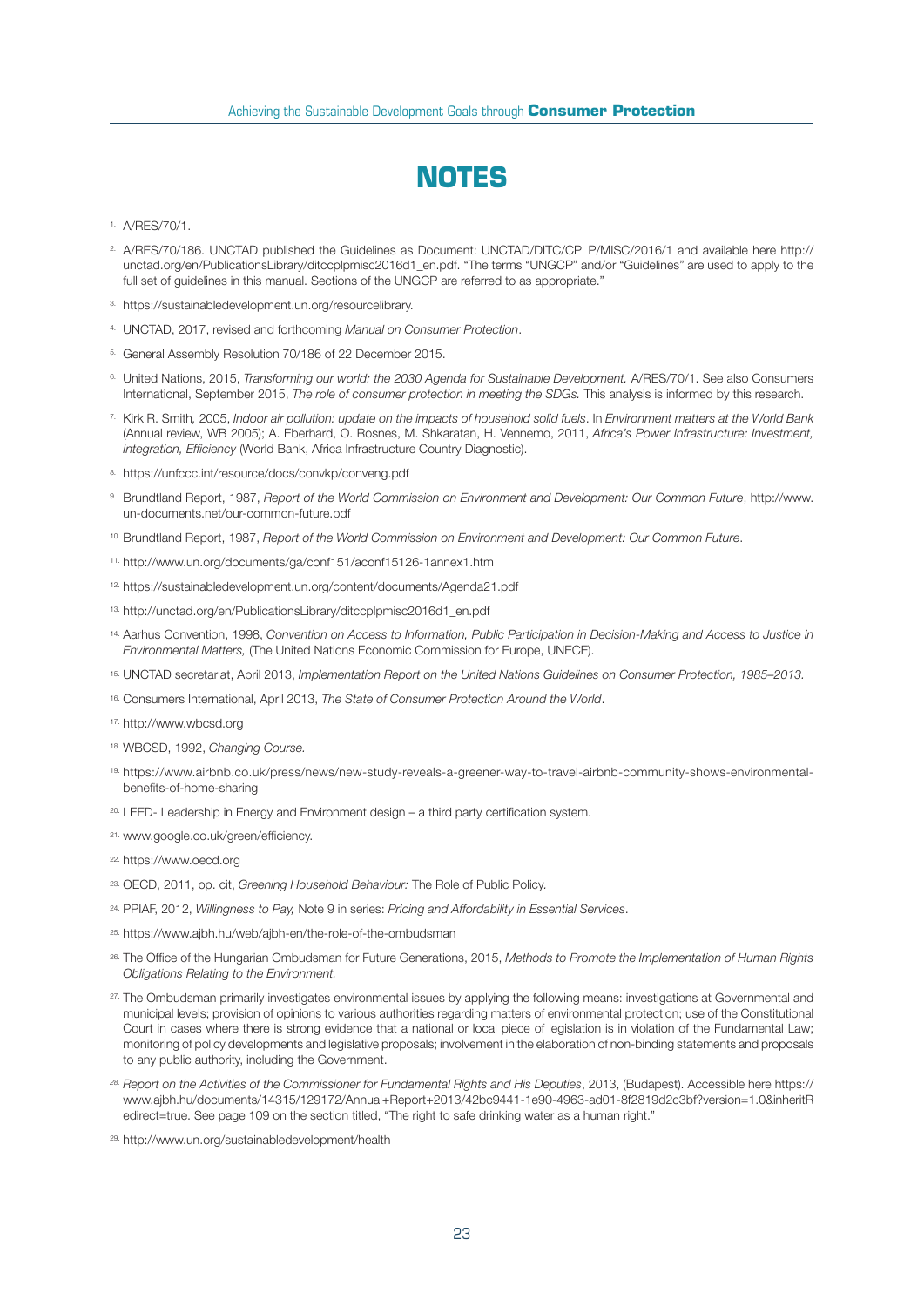- 30. http://www.un.org/en/universal-declaration-human-rights
- 31. https://treaties.un.org/doc/Treaties/1976/01/19760103%2009-57%20PM/Ch\_IV\_03.pdf
- 32. https://treaties.un.org/doc/publication/UNTS/Volume%20660/v660.pdf
- 33. http://www.ohchr.org/Documents/ProfessionalInterest/cedaw.pdf
- 34. http://www.ohchr.org/EN/ProfessionalInterest/Pages/CRC.aspx
- 35. http://www.ohchr.org/EN/HRBodies/CRPD/Pages/ConventionRightsPersonsWithDisabilities.aspx
- 36. WHO, 2004, Costs and Benefits of Water and Sanitation Improvements at Global Level.
- 37. HLSP Institute, 2013, C. Waddington, *Essential Health Packages: What Are They For? What Do They Change?*
- 38. WHO, 2015, *World Health Report*.
- 39. www.un.org/millenniumgoals/2015\_MDG\_Report/pdf/MDG%202015%20rev%20(July%201).pdf
- 40. WHO, *Access to Affordable Essential Medicines.* Access indicators developed by the World Health Organization are available from http://www.un.org/esa/policy/mdggap/appendix.pdf.
- 41. https://www.wto.org/english/tratop\_e/trips\_e/intel2\_e.htm
- 42. The WTO defines "compulsory licensing" as taking place *"When a Government allows someone else to produce the patented product or process without the consent of the patent owner."*
- 43. WTO, November 20, 2001, *Declaration on the TRIPS agreement and public health,* WT/MIN(01)/DEC/2.
- *44. Essential Medicines and Health Products Information Portal;* Last checked 2016.
- 45. Sivaramjani Thambisetty, 2013, Compulsory Licences for Pharmaceuticals, An Inconvenient Truth, (LSE, South India); K. Shadklen and B. Sampat, 2015, (LSE, South India).
- 46. Do Hyung Kim, 2009, "Access to Innovative Pharmaceuticals for Least Developed Countries," in *Research Guide on TRIPS and*  Compulsory Licensing.
- 47. OECD, 2008, *Pharmaceutical Pricing Policies in a Global Market*.
- 48. WHO, *Essential Drugs Monitor No. 32*, *apps.who.int/medicinedocs/en/d/Js4940e/17.html*
- 49. Connie Lau, 2013, (Geneva).
- 50. WHO, 2015, *World Health Report*.
- 51. WHO, *op. cit*., *World Health Report*.
- 52. WHO, 2013-2020, *Global Action Plan for the Prevention and Control of NCDs*.
- 53. WHO, 2015, *Health Report*, Table 6. See also Centers for Disease control & prevention. *Smoking & tobacco use, Youth & Tobacco use;* Office on smoking and health; National Centre for chronic disease prevention and health promotion, Update April 14 2016.
- 54. WHO, *About WHO. WHO programme budget 2016-17.*
- 55. US FTC, *Cigarette report for 2013*. NB: 85 per cent of that spending took the form of *"price discounts paid to retailers and wholesalers, in order to reduce the price of cigarettes to consumers."*
- 56. www.fctc.org/what-is-the-fctc
- 57. Source: Framework Convention Alliance.
- 58. WHO, Summary 2014, *Antimicrobial Resistance: Global Report on Surveillance.*
- *59. www.who.int/mediacentre/releases/2014/amr-report/en.*
- 60. WHO, 2015, DG M. Chan, Speech to the G7.
- 61. WHO, 2015, *Global Action Plan on Anti-Microbial Resistance*.